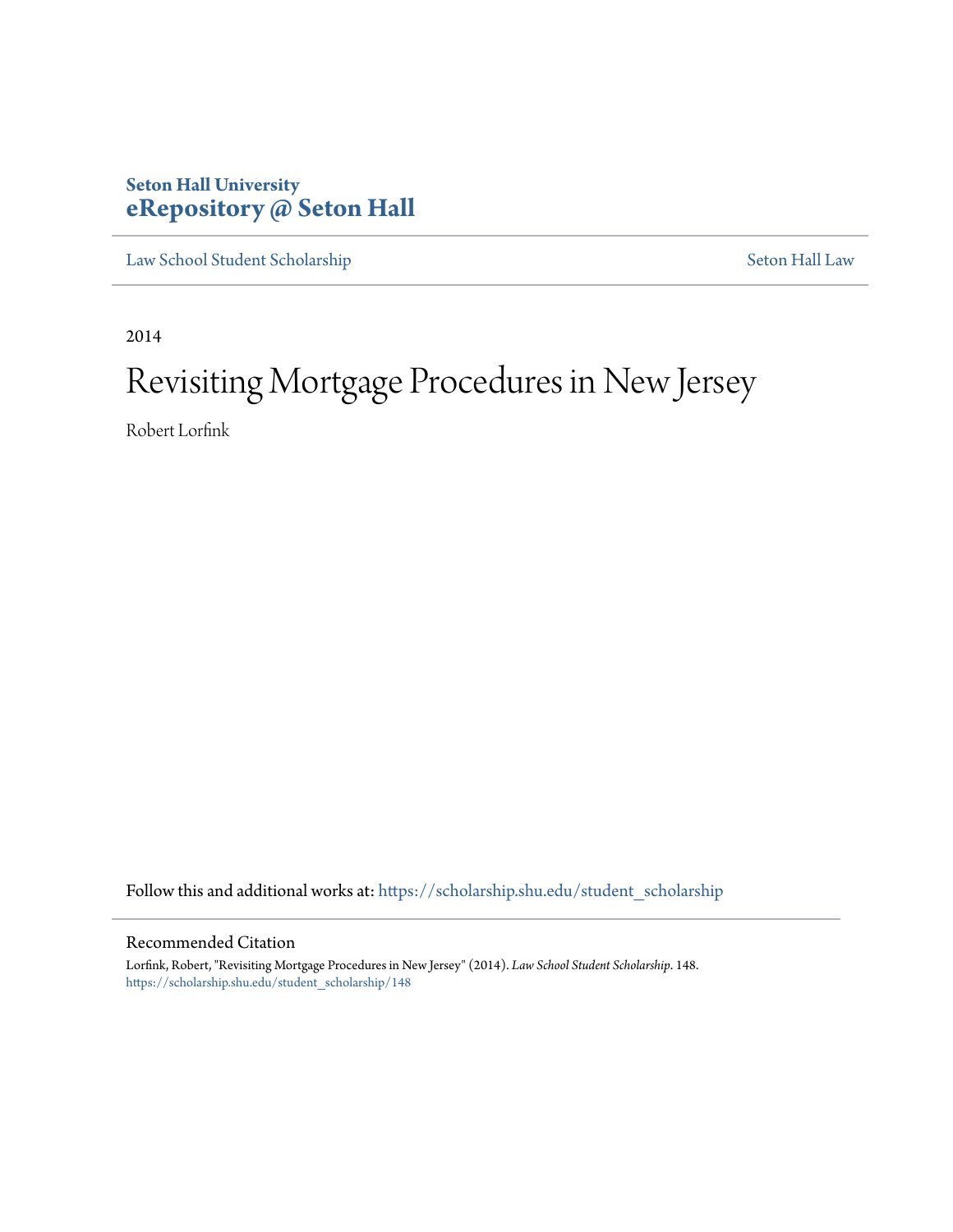#### **REVISITING MORTGAGE PROCEDURES IN NEW JERSEY**

#### **Robert Lorfink**

#### **I. Introduction**

 $\overline{a}$ 

Tension has always existed in the foreclosure process. On the one hand, there is an interest in allowing the mortgagor to remain in possession as long as possible, hoping to begin making payments again. On the other hand, the mortgagee has an interest in getting the benefit of its bargain in the mortgage payment, and in the case of default, recovering its security interest. In good times, the system generally functions well. A mortgagor may be able to get new financing or a modification to resume payment, and if not, the mortgagee can sell the property to recover its interest. In bad economic times, the process breaks down and may not protect either the mortgagor's or the mortgagee's interest. The mortgagee may not be able to recover its investment at the foreclosure sale, and there may be no hope for the mortgagor to resume payment, and could be forced into homelessness.

Different states have taken different approaches to resolving these tensions. New Jersey's approach has been the exclusive use of judicial foreclosure.<sup>1</sup> New Jersey's system of judicial foreclosure has not worked efficiently since the 2008 housing crisis. New Jersey recently moved up to second among the states when ranked by the rate of homeowners with seriously delinquent loans—those loans ninety or more days late or in foreclosure.<sup>2</sup> New Jersey's rate of 12.7% ranks only behind Florida at 17.5%, but Florida's rate fell 1.2 points while New Jersey's rate is rising.<sup>3</sup> In the fiscal year ending in July 2012, home values increased in forty-two states, while New

<sup>&</sup>lt;sup>1</sup> Judicial foreclosure is foreclosure that is entirely overseen by the judiciary, beginning with the mortgagee filing a lawsuit.

<sup>2</sup> John Gittelsohn & Prashant Gopal, *Foreclosure Reviews Stall Housing Revival State's Judicial Process Could Depress Prices for Years*, THE STAR- LEDGER (Newark, N.J.), Sept 19, 2012, at A1. 3 *Id*.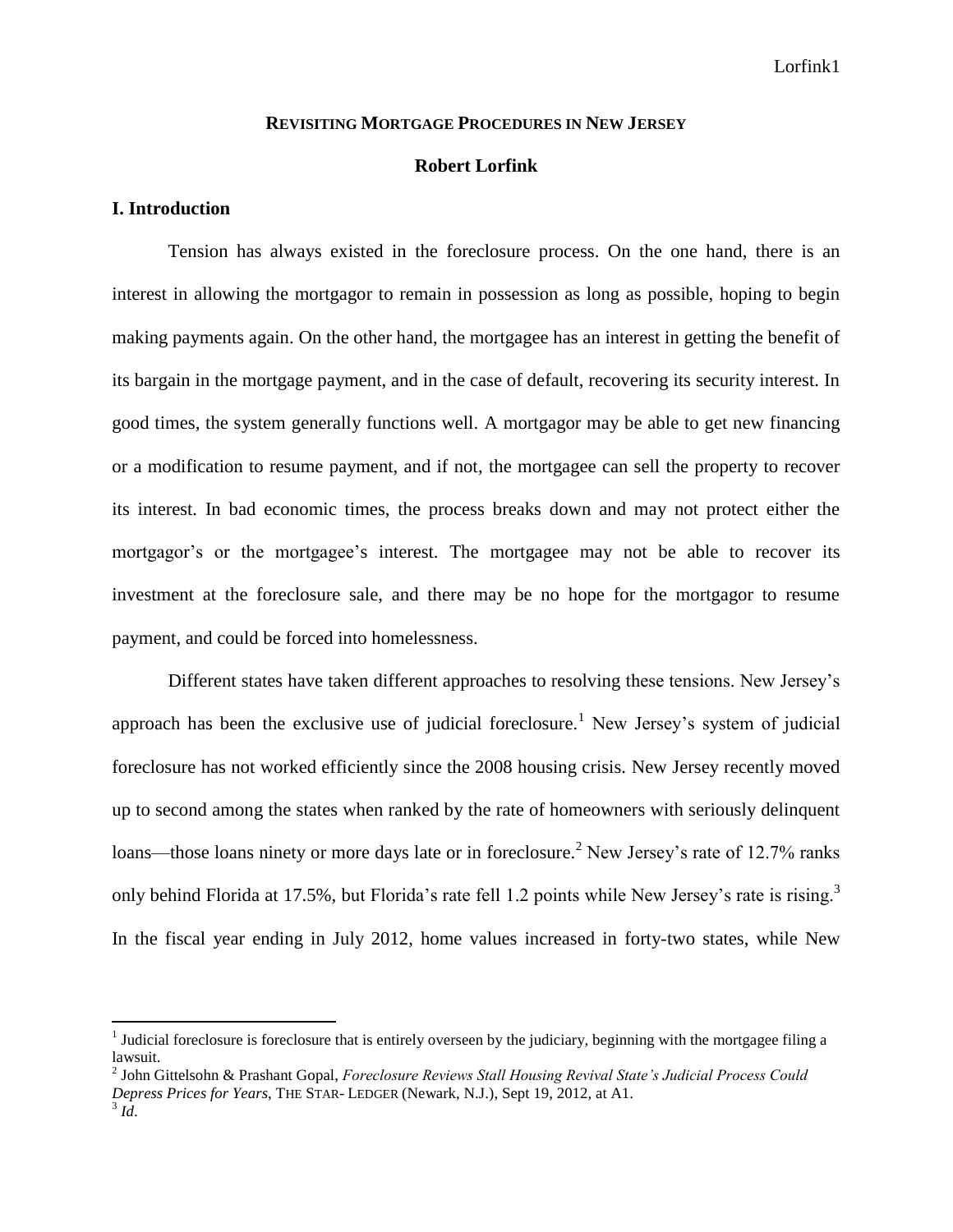Jersey prices fell  $0.8\%$ <sup>4</sup>. New Jersey appears to be missing out on the beginnings of a nationwide housing recovery.

The current problem seems to have no end in sight for New Jersey. As of February 2012, New Jersey faced a backlog of 50,000 to 100,000 unprocessed foreclosures.<sup>5</sup> According to Morgan Stanley, there may be a hidden supply of 5.7 million homes either in default or being foreclosed nationwide, more than double the current inventory of 2.4 million homes for sale, and certainly many of these are in New Jersey. 6 States that have been able to reduce their foreclosure backlogs have begun to see a recovery.<sup>7</sup> According to the *Star-Ledger*, "[i]n California and Arizona, which have cut their shadow inventories in half in the past two years, investors have flooded the market with cash to buy a diminishing supply of distressed homes, helping housing prices find a floor and reducing the incentive for underwater homeowners to walk away from their debts."<sup>8</sup> In western states, distressed homes currently make up 40% of transactions, having peaked at 72% in January 2009, while in the Northeast they make up 17%, never having reached more than 24% in a given month.<sup>9</sup> Delays in foreclosure have also kept banks from lending in New Jersey, as investors and banks are very reluctant to lend in a state where it is difficult or impossible to foreclose. $10$ 

The most recent financial crisis has generated another serious problem in New Jersey—a glut of abandoned homes. Abandoned homes can draw crime and other problems to a

http://www.bloomberg.com/news/2012-02-08/nj-has-backlog-of-up-to-100k-foreclosures.html (Feb. 8, 2012).

 $\frac{4}{4}$ *Id.* 

<sup>5</sup> Stacie Servetah, NJ *Has Backlog of Up to 100k Foreclosures*, BLOOMBERG,

<sup>6</sup> Gittelsohn & Gopal, *supra* note 2, at A6; *but see* Nick Tamiraos, *Shadow Inventory: It's Not as Scary as it Looks*, WSJ BLOGS (Aug. 14, 2012, 9:55 AM), http://blogs.wsj.com/developments/2012/08/14/shadow-inventory-its-not-asscary-as-it-looks.

<sup>7</sup> *Id.*

<sup>8</sup> *Id. See also* Robbie Whelan, *Firms Flock to Foreclosure Auctions*, WALL ST. J., Sept. 11, 2012,

http://online.wsj.com/article/SB10000872396390443696604577644700448760254.html (houses in Georgia).

<sup>9</sup> Gittelsohn & Gopal, *supra* note 2, at A6.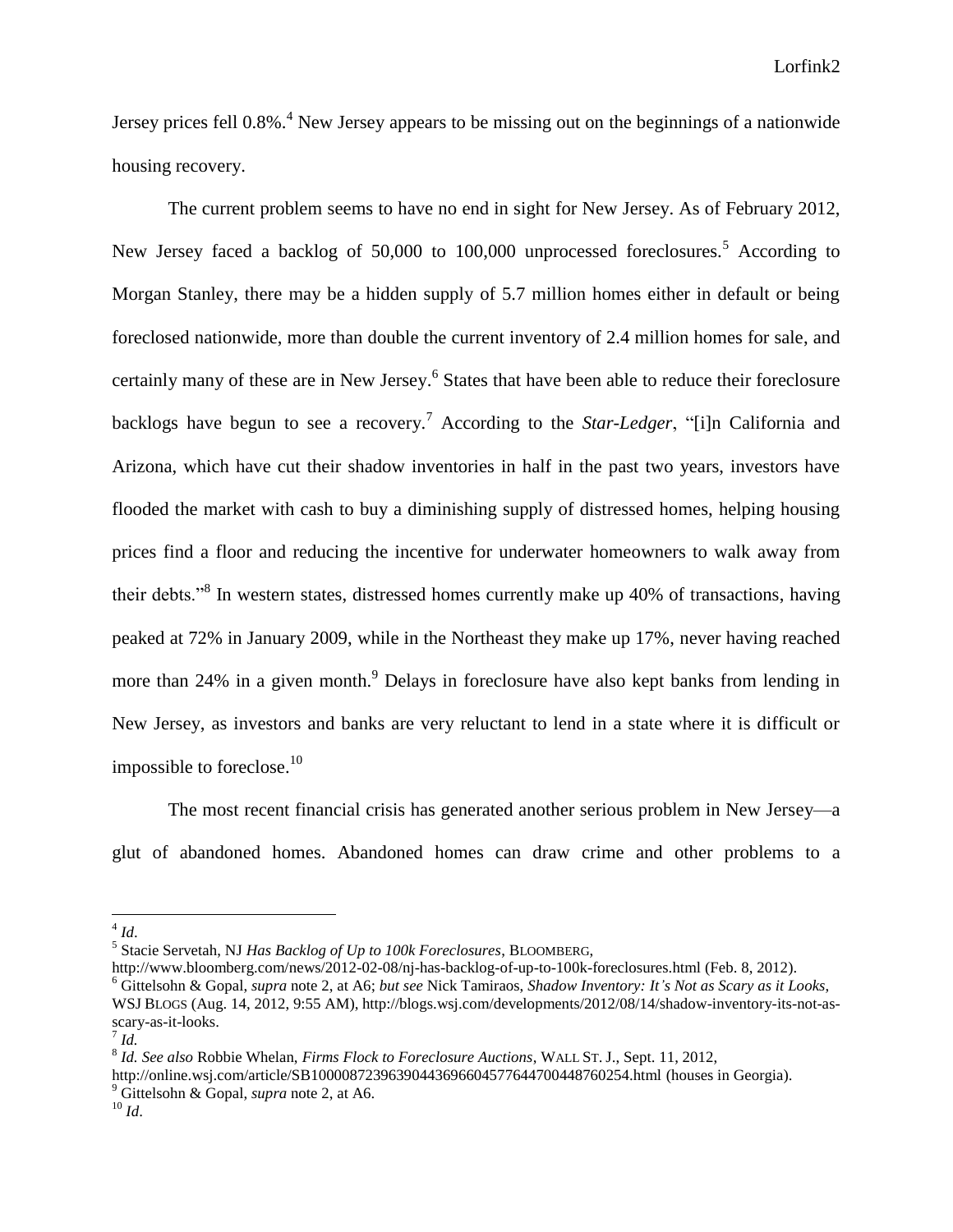neighborhood, as well as drive down values of nearby homes. When values decline in an area, more homeowners can end up underwater on their mortgages, leading to more homes becoming abandoned. Abandoned properties also put more stress on cities, as property tax receipts can decline because the overall tax base shrinks. These unused homes could be put to more beneficial use if they could be used for affordable housing. The foreclosure crisis has created a need for more affordable housing, and some of these abandoned properties can be utilized to house these people.

This Note analyzes the tensions that exist in foreclosure law and how New Jersey has attempted to deal with those tensions. This Note will examine and propose some ideas for reform that could help aid those in need of housing today and mitigate the backlog of foreclosures from developing again in the future. Part II will look at what the law currently is in New Jersey, part III will discuss some ideas for reform, and part IV will analyze the reforms.

#### **II. Current New Jersey Law**

#### **A. Origins of Tension: A Brief Common-Law History of Foreclosure**

The mortgage first developed in the fourteenth and fifteenth centuries in England as a conveyance of fee simple ownership subject to a condition subsequent. The condition subsequent was the repayment of the loan.<sup>11</sup> The mortgagor would convey the property to the mortgagee on the condition that if the mortgagor made payment on a certain day ("law day"), the mortgagor would have the right to enter the land and terminate the mortgagee's estate.<sup>12</sup> This condition was gradually replaced by a covenant by the mortgagee to re-convey to the mortgagor after full payment.<sup>13</sup> If the mortgagor failed to perform on law day, the mortgagee's estate became

 $^{11}$  Grant S. Nelson & Dale A. Whitman, Real Estate Finance Law 6 (4th Ed. 2002).

<sup>12</sup> *Id*.

<sup>13</sup> *Id*. at 7.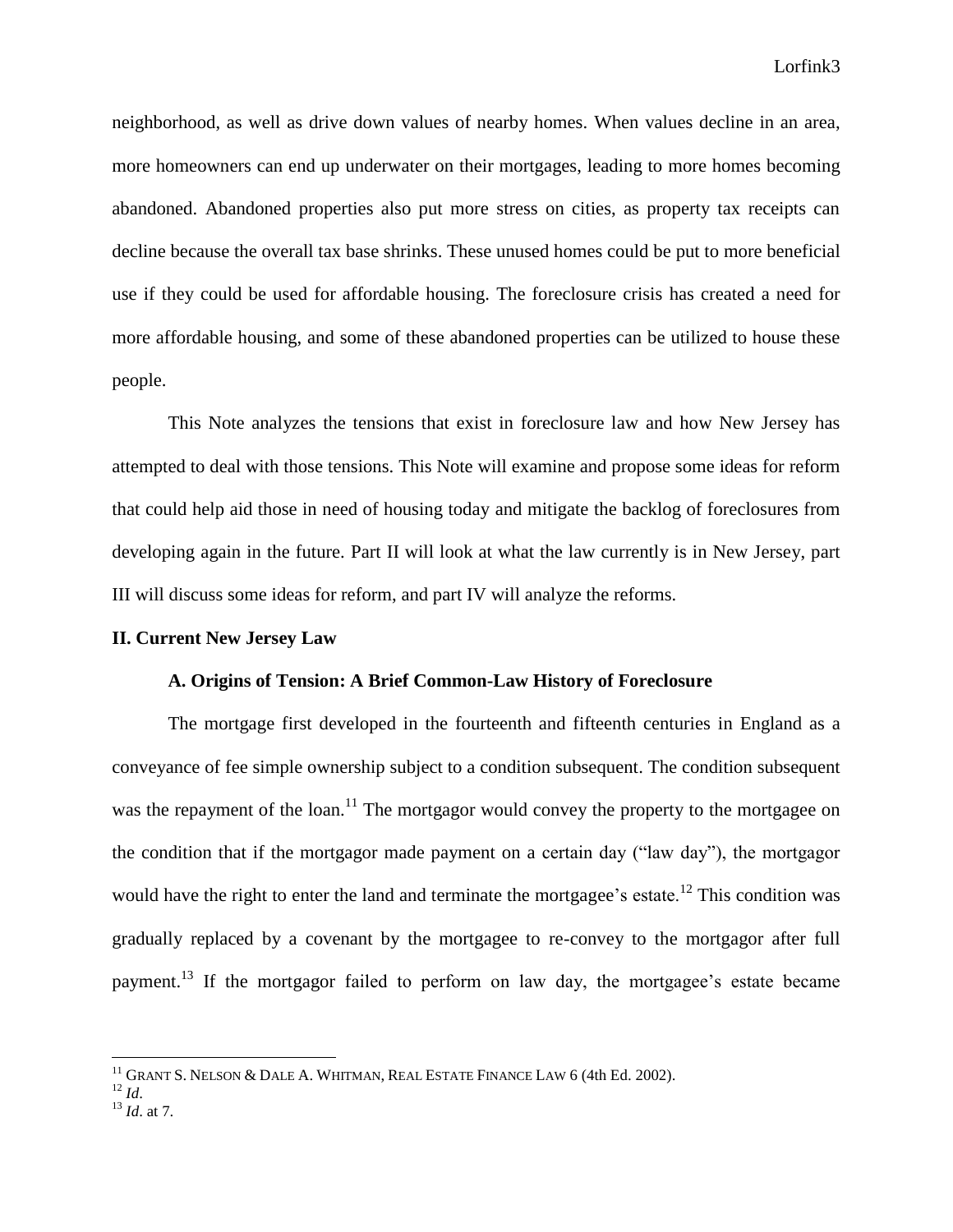absolute.<sup>14</sup>

This rule was very harsh to the mortgagor. The reason the mortgagor failed to make payment was irrelevant. Even if the mortgagor could not find the mortgagee on law day to make payment, the mortgagor forfeited all interest in the property.<sup>15</sup> The English chancery courts stepped in to aid these mortgagors. Equity's first step was "to aid the mortgagor who had failed promptly to perform on law day where the mortgagor could establish such traditional equitable grounds for relief as fraud, accident, misrepresentation, or duress."<sup>16</sup> By the seventeenth century, this system had evolved to the point that the equity allowed all mortgagors to redeem the land if they tendered all sums due and owing within a reasonable time after law day.<sup>17</sup> The mortgagor no longer needed to assert equitable grounds for relief.<sup>18</sup> This right to redeem became known as the mortgagor's equity of redemption, and it was a recognized equitable estate in land.<sup>19</sup> One commentator described this development as "the most magnificent triumph of equity jurisprudence over the injustice of the common  $law...$ <sup>20</sup>

The equity of redemption created a problem for mortgagees. The mortgagee would never know whether the mortgagor would sue in equity to redeem after a default. As a result, the mortgagee's equitable right to foreclose arose. The mortgagee could request a bill that set forth the details of the mortgage and default, and the equity courts would order the debt paid with a certain time period.<sup>21</sup> The mortgagee could only take this action after law day, and only if the mortgagor had not sued to redeem.<sup>22</sup> If the mortgagor did not comply with the order, he forever

<sup>14</sup> *Id*.

<sup>15</sup> *Id*.

 $16$  *Id.* 

<sup>17</sup> NELSON & WHITMAN, *supra* note 11, at 7*.*

<sup>18</sup> NELSON & WHITMAN, *supra* note 11, at 7*; see also* Sears, Roebuck & Co. v. Camp, 124 N.J. Eq. 403, 407 (1938).

<sup>19</sup> NELSON & WHITMAN, *supra* note 11, at 7 (citing George Osborne, MORTGAGES, § 6 (2d ed. 1970)).

<sup>&</sup>lt;sup>20</sup> *Camp*, 124 N.J. Eq. at 407 (quoting Professor Pomeroy).

<sup>21</sup> Nelson & Whitman, *supra* note 11, at 8.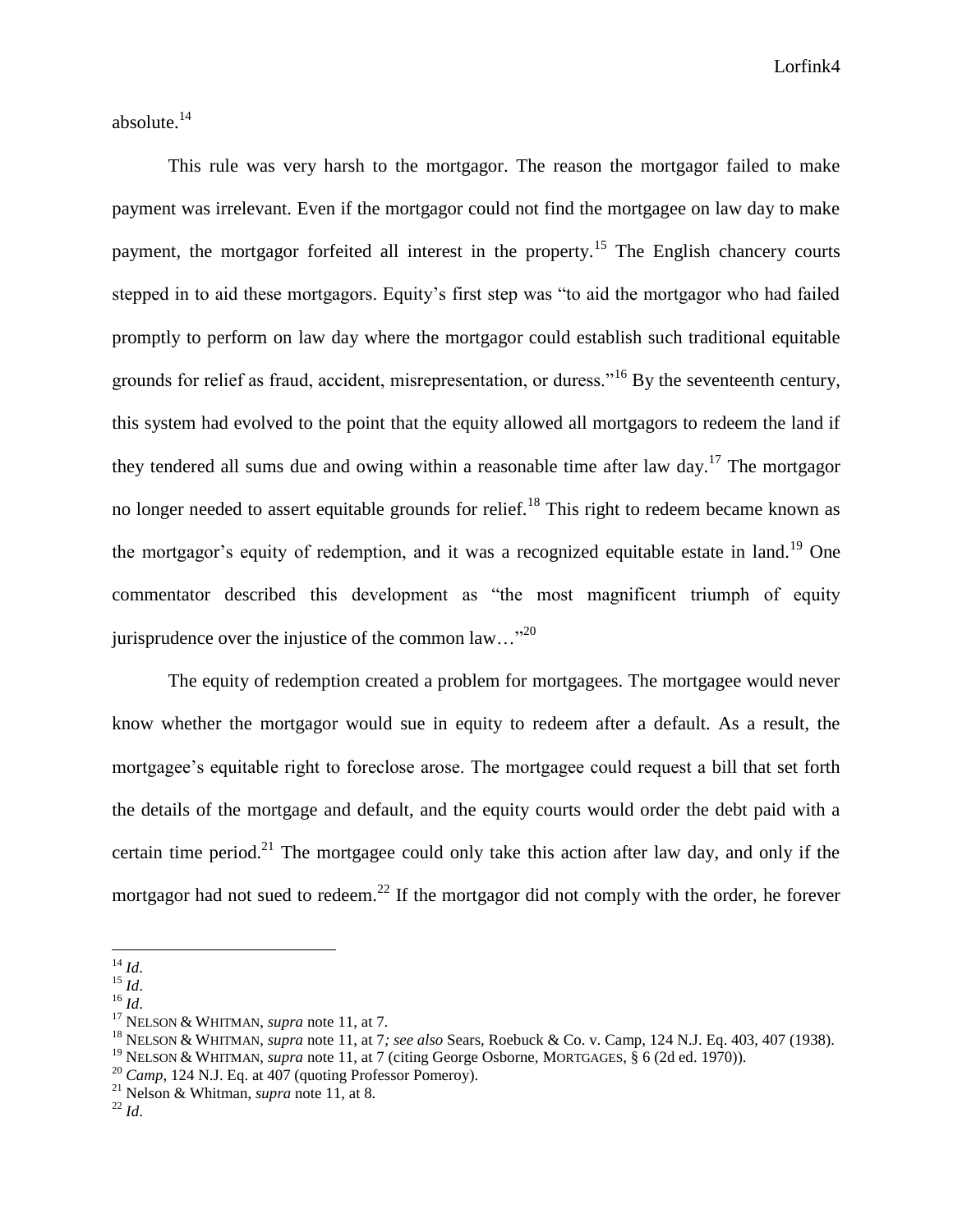lost his ability to redeem the mortgage. $23$  This process, known today as strict foreclosure, involved no sale of the land; the mortgagor simply forfeited the land to the mortgage.<sup>24</sup>

### **B. Current New Jersey Residential Foreclosure Procedure: The Fair Foreclosure Act**

In New Jersey, this process continued largely unchanged until the passage of the Fair Foreclosure Act in 1995. A mortgagee would bring a foreclosure suit in the General Equity part of the Chancery Division to foreclose the mortgagor's equity of redemption. The Fair Foreclosure Act imposed notice requirements and gave mortgagors an opportunity to cure their defaults, all discussed *infra*.

The Fair Foreclosure Act<sup>25</sup> ("FFA") applies to all residential foreclosures in New Jersey. When the Legislature passed the Act, it "[found] and declare[d] it to be the public policy of this State that homeowners should be given every opportunity to pay their home mortgages, and thus keep their homes; and that lenders will be benefited when residential mortgage debtors cure their defaults and return defaulted residential mortgage loans to performing status.<sup>226</sup> The act has been described as "the most comprehensive change in foreclosure practice in New Jersey since 1820."<sup>27</sup> The FFA became effective December 4, 1995.<sup>28</sup> The Fair Foreclosure Act is remedial and intends to provide protection for residential mortgage debtors; $^{29}$  no rights created by the Fair

<sup>23</sup> *Id*.

<sup>24</sup> *Id*.

<sup>25</sup> N.J. STAT. ANN. § 2A:50-53 *et seq*. (2013).

 $^{26}$  N.J. STAT. ANN. § 2A:50-54 (2013).

<sup>27</sup> Myron C. Weinstein, *New Foreclosure Act: More Complexity, Uncertainty*, N.J.L.J., Dec. 4, 1995, at 57.

<sup>&</sup>lt;sup>28</sup> *Id*. At the time the Legislature passed the FFA, New Jersey had the second highest rate of foreclosures in the nation, seeing an increase in the number of foreclosure suits filed rise from 7,288 in 1987 to 23,547 in 1991. Louis Novellino, *Saving the American Dream, Supplement to the New Jersey Law Journal*, N.J.L.J., June 26, 1995, at 60. The FFA was designed to "[level] the playing field" by, *inter alia*, providing for the redemption period discussed *infra*. *Id.*

<sup>29</sup>Spencer Sav. Bank, SLA v. Shaw, 949 A.2d 218, 221 (N.J. Super. Ct. App. Div. 2008); *see also* Atlantic Palace Development LLC v. Robledo, 933 A.2d 48 (N.J. Super. Ct. Ch. Div. 2007). The FFA defines "residential mortgage" as

a mortgage, security interest or the like, in which the security is a residential property such as a house, real property or condominium, which is occupied, or is to be occupied, by the debtor, who is a natural person, or a member of the debtor's immediate family, as that person's residence. This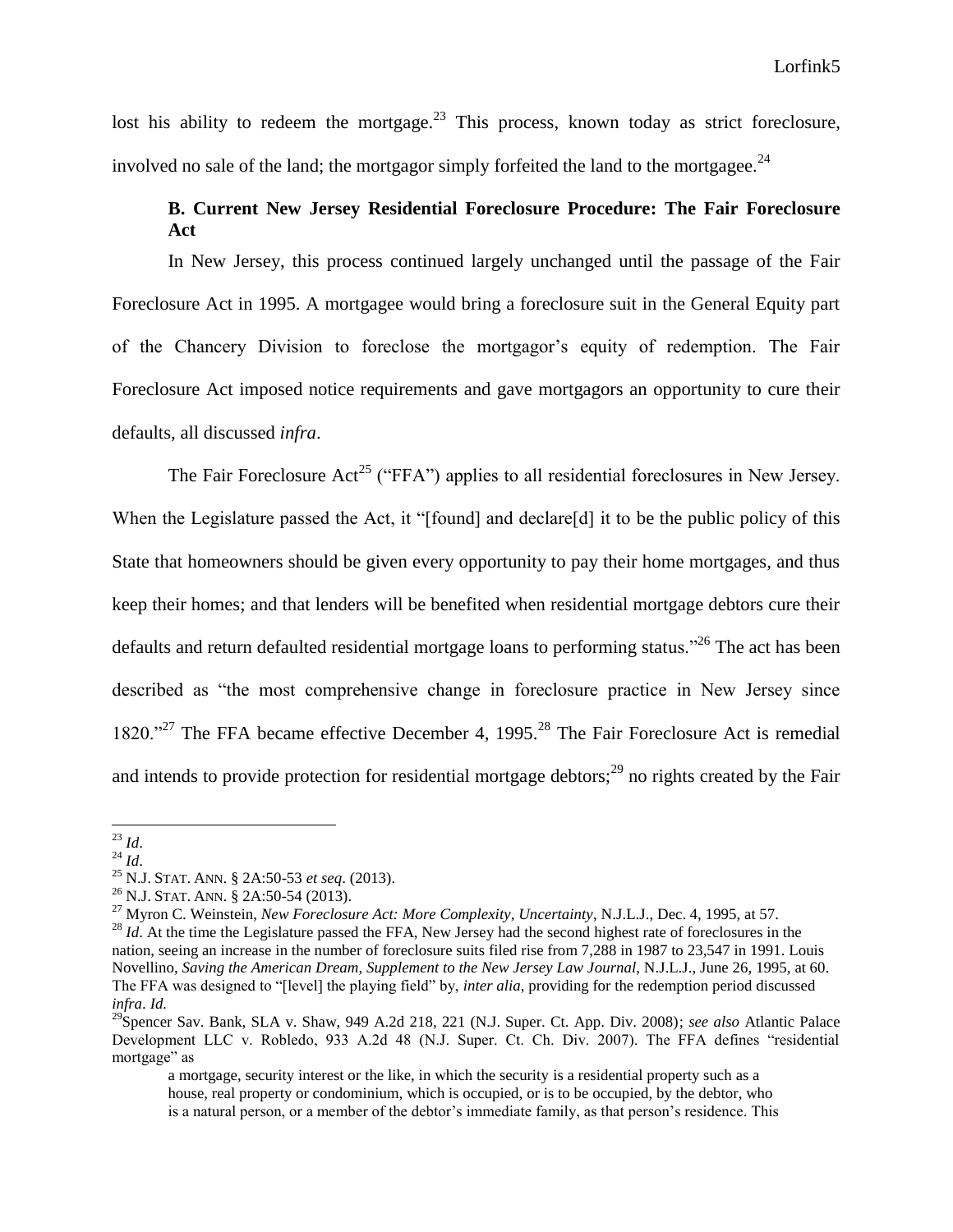Foreclosure Act may be waived.<sup>30</sup>

The FFA imposes specific notice requirements mortgagees must provide a mortgagor before a foreclosure action may be filed. Before a lender can accelerate the mortgage debt and bring a foreclosure or any other legal action to take possession of the mortgaged premises, the lender must give the debtor notice of the lender's intention to accelerate and bring legal action at least thirty days before filing the action.<sup>31</sup> This notice must be in writing, sent via certified mail, return receipt requested, to the debtor's last known address and also the address of the mortgaged premises, if they are different, but notice is not required if the debtor has voluntarily surrendered the property.<sup>32</sup> The notice must clearly and conspicuously make the debtor aware of a number of items.<sup>33</sup>

act shall apply to all residential mortgages wherever made, which have as their security such a residence in the State of New Jersey, provided that the real property which is the subject of the mortgage shall not have more than four dwelling units, one of which shall be, or is planned to be, occupied by the debtor or a member of the debtor's immediate family as the debtor's or member's residence at the time the loan is originated.

N.J. STAT. ANN. § 2A:50-55 (2013).

If the mortgagor intends to use the mortgaged property as a residence at time of origination, but then vacates the property and has no intention to return at the time a foreclosure action is filed, the property is not encumbered with a residential mortgage for purposes of the FFA. Sturdy Savings Bank v. Roberts, 427 N.J. Super. 27, 38-39, 46 A.3d 632 (N.J. Super. Ct. Ch. Div. 2012).

<sup>30</sup> N.J. STAT. ANN. § 2A:50-61 (2013).

<sup>31</sup> *Id*. § 2A:50-56(a).

 $32$  *Id.* § § (b), (d).

 $33$  *Id.* § (c). The notice must include the following:

<sup>(1)</sup> the particular obligation or real estate security interest;

<sup>(2)</sup> the nature of the default claimed;

<sup>(3)</sup> the right of the debtor to cure the default as provided in section 5 of this act;

<sup>(4)</sup> what performance, including what sum of money, if any, and interest, shall be tendered to cure the default as of the date specified under paragraph (5) of this subsection c.;

<sup>(5)</sup> the date by which the debtor shall cure the default to avoid initiation of foreclosure proceedings, which date shall not be less than 30 days after the date the notice is effective, and the name and address and phone number of a person to whom the payment or tender shall be made;

<sup>(6)</sup> that if the debtor does not cure the default by the date specified under paragraph (5) of this subsection c., the lender may take steps to terminate the debtor's ownership in the property by commencing a foreclosure suit in a court of competent jurisdiction;

<sup>(7)</sup> that if the lender takes the steps indicated pursuant to paragraph (6) of this subsection c., a debtor shall still have the right to cure the default pursuant to section 5 of this act, but that the debtor shall be responsible for the lender's court costs and attorneys' fees in an amount not to exceed that amount permitted pursuant to the Rules Governing the Courts of the State of New Jersey;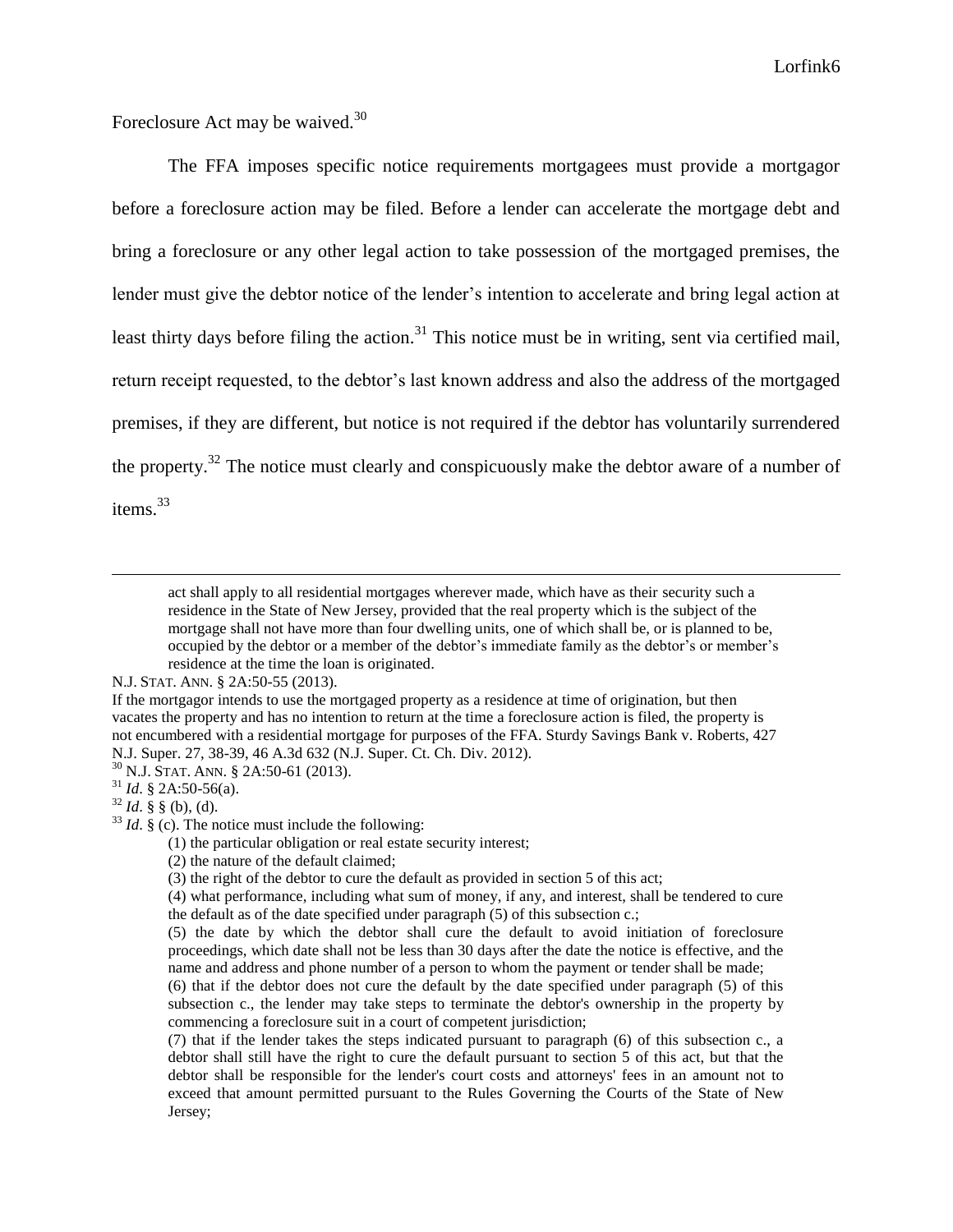The debtor has the ability to cure the default, de-accelerate the debt, and reinstate the mortgage by tendering the amount required by the notice that would be the amount of the missed payments to bring payment current.<sup>34</sup> This can be done at any time, up to the entry of final judgment by a court.<sup>35</sup> A default can be cured in this way once every eighteen months, and the eighteen-month period runs from the date the default is cured and the mortgage is reinstated.<sup>36</sup> To cure the default, the debtor must pay all sums that were due in absence of the default at the time of payment,<sup>37</sup> perform any other obligations of the mortgage or note, if any,  $38$  pay court costs and attorneys' fees as per court rules, if any,<sup>39</sup> and pay all late fees as provided by the note

(8) the right, if any, of the debtor to transfer the real estate to another person subject to the security interest and that the transferee may have the right to cure the default as provided in this act, subject to the mortgage documents;

<sup>(9)</sup> that the debtor is advised to seek counsel from an attorney of the debtor's own choosing concerning the debtor's residential mortgage default situation, and that, if the debtor is unable to obtain an attorney, the debtor may communicate with the New Jersey Bar Association or Lawyer Referral Service in the county in which the residential property securing the mortgage loan is located; and that, if the debtor is unable to afford an attorney, the debtor may communicate with the Legal Services Office in the county in which the property is located;

<sup>(10)</sup> the possible availability of financial assistance for curing a default from programs operated by the State or federal government or nonprofit organizations, if any, as identified by the Commissioner of Banking and Insurance. This requirement shall be satisfied by attaching a list of such programs promulgated by the commissioner; and

<sup>(11)</sup> the name and address of the lender and the telephone number of a representative of the lender whom the debtor may contact if the debtor disagrees with the lender's assertion that a default has occurred or the correctness of the mortgage lender's calculation of the amount required to cure the default.

*Id*.

In US Bank Nat'l Ass'n v. Guillaume, 38 A.3d 570 (2012), the New Jersey Supreme Court dealt with the issue of compliance with the notice provisions of the FFA. There, the notice of intent to foreclose contained the name and address of the loan servicer, not the bank that owned the loan. The court held that the FFA requires the inclusion of the name and address of the actual lender. Guillaume, 38 A.3d 570, 584-85 (N.J. 2012). The court further held that the equitable doctrine of substantial compliance did not apply to the FFA. *Id*. at 583-84. As a remedy for a defective notice, a court may dismiss the complaint without prejudice, order the service of a correct notice, or impose any appropriate remedy that is appropriate under the circumstances. *Id*. at 585-86.

 $\overline{N}$ .J. STAT. ANN. § 2A:50-57(a) (2013). At default, the mortgagee can accelerate the amount due on the mortgage, making the whole amount due immediately. De-acceleration would return the mortgagor to the position he was in prior to the default, that is making their usual monthly mortgage payment. The mortgagor would no longer owe a lump sum payment.

 $^{35}$  *Id*.

<sup>36</sup> *Id*.

<sup>37</sup> N.J. STAT. ANN. § 2A:50-57(b)(1) (2013).

<sup>38</sup> *Id*. § (2).

 $39$  *Id.* § (3).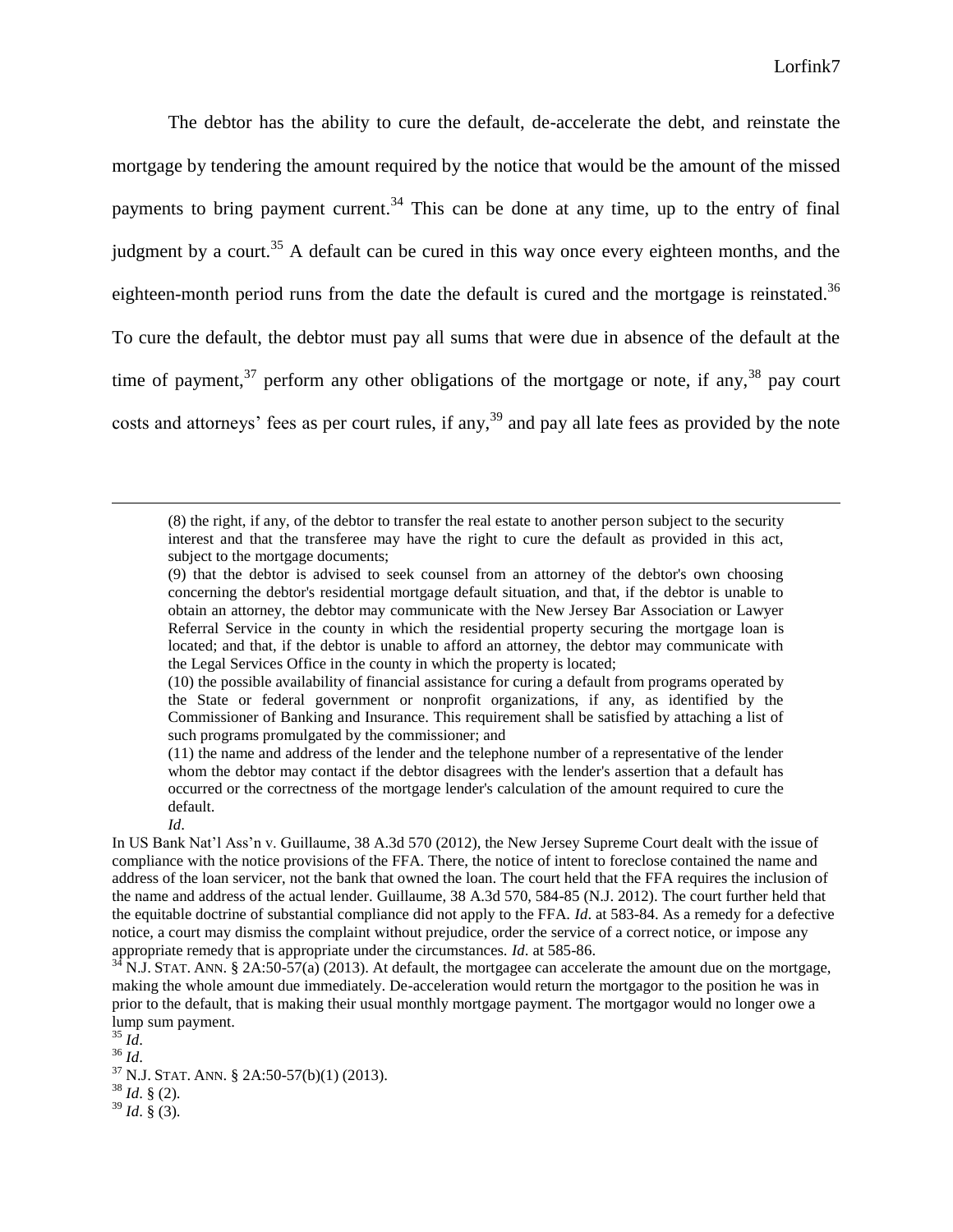or mortgage.<sup>40</sup> This right to cure default is independent of any right of redemption under the common law, state or federal statute, or rule of court.<sup>41</sup>

Before applying for final judgment in an uncontested action, the mortgagee again must provide notice, and the notice must include a mention of the right of the mortgagee to redeem and de-accelerate the debt. $42$  The lender shall mail the debtor notice fourteen calendar days before the submission of proofs for entry of judgment.<sup>43</sup> Within no more than ten days, the debtor may mail the lender a statement in which the debtor in good faith certifies that there is a reasonable likelihood he can cure default within forty-five days of the date of notice final judgment will be applied for.<sup>44</sup> A lender who receives this statement cannot submit proofs for final judgment earlier than forty-six days from the lender mailing notice.<sup>45</sup> The FFA fixes the statute of limitations on foreclosure proceedings as the earliest of six years from the date fixed for making the last payment, thirty-six years from the date of recording, or if not recorded, thirtysix years from the date of execution, or twenty years from the date of the debtor's default.<sup>46</sup>

The FFA also creates an optional foreclosure procedure without sale where the debtor has abandoned the property, the debtor has voluntarily surrendered the property by signing a deed in lieu of foreclosure, or there is no equity in the property.<sup>47</sup> The lender begins the procedure by filing an affidavit or certification setting forth the facts the lender alleges entitles it to the optional procedure.<sup>48</sup> The court or the Office will then enter an order fixing the amount, time,

 $^{40}$  *Id.* § (4).

<sup>&</sup>lt;sup>41</sup> N.J. STAT. ANN. § 2A:50-57(f) (2013).

<sup>42</sup> *Id*. § 2A:50-58(a)(1).

<sup>&</sup>lt;sup>43</sup>*Id*. The notice must provide for 1) The location and contact information for a representative of the lender where payment can be tendered to cure default and 2) Notice that absent a response by the debtor, final judgment will be entered and the debtor will lose the right to cure the default as discussed, *supra*. *Id*.

<sup>44</sup> *Id*.

<sup>45</sup> *Id*. §§ (2-3).

<sup>46</sup> *Id*. § 2A:50-56.1.

<sup>47</sup> N.J. STAT. ANN. § 2A:50-63(b) (2013).

<sup>48</sup> *Id*. § (c).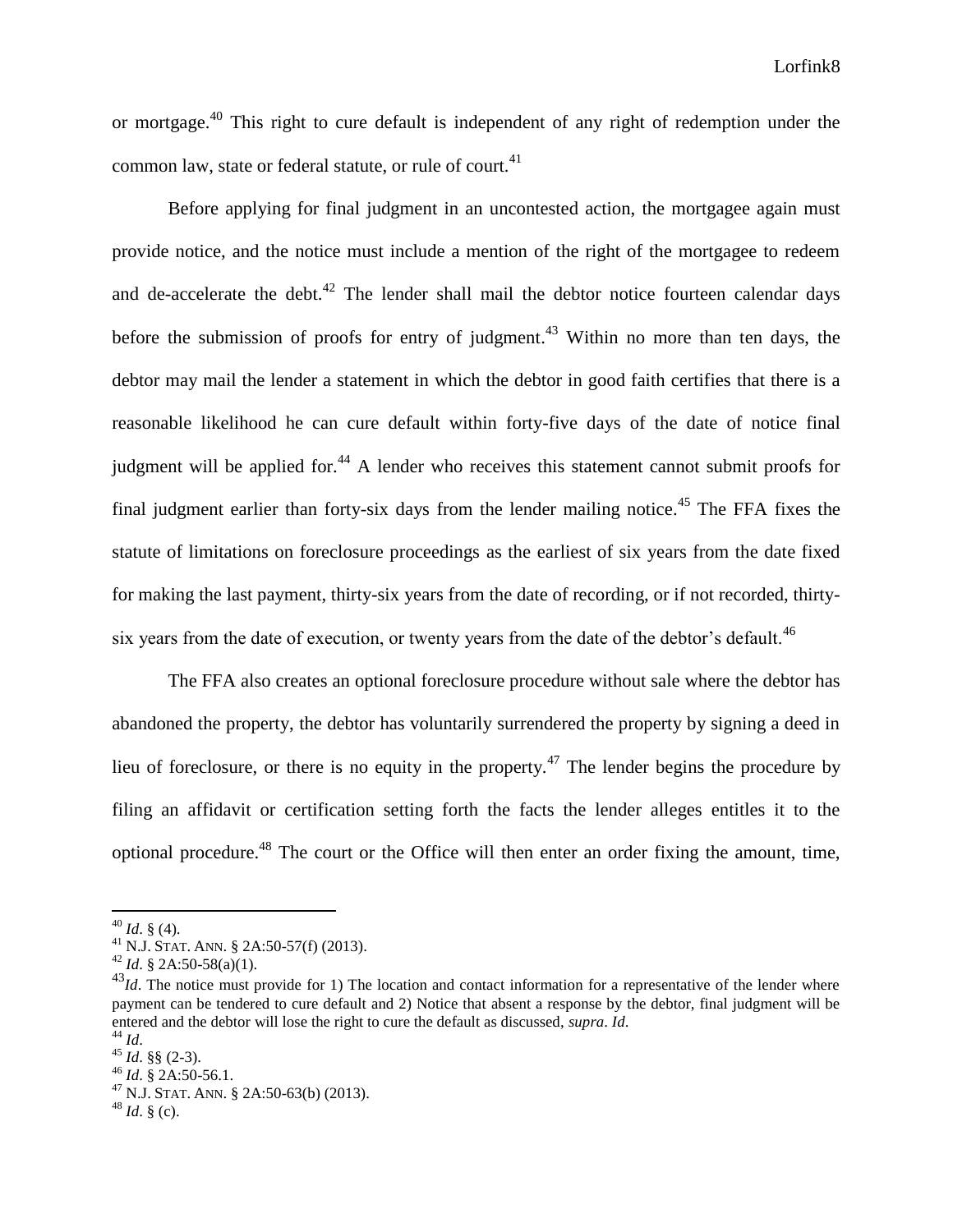and place for redemption which shall be not less than forty-five or more than sixty days from the date of the order.<sup>49</sup> The lender must also provide notice to the debtor's last known address and the address of the property to be foreclosed, if different, by ordinary and certified mail within twenty days of the order being entered.<sup>50</sup> If a public sale is requested, the defendant must submit a written request to the court or the Office of Foreclosure within thirty days.<sup>51</sup> The Office or court will then enter a judgment of foreclosure providing for a public sale of the mortgaged premises.<sup>52</sup> To have a public sale, the defendant must post a cash deposit or bond which is  $10\%$ of the amount due to secure the lender against any additional costs or interest, as well as a possible deficiency.<sup>53</sup> This must be posted prior to the date that the order fixes as the date of redemption.<sup>54</sup> If there is no redemption, and where there is proof of mailing of the order for redemption or the notice required combined with an affidavit of non-redemption, the plaintiff lender will be entitled to a judgment foreclosing the equity of redemption of the defendants.<sup>55</sup> Upon entry of judgment, title becomes vested in plaintiff lender, and the debt is deemed

 $^{49}$  *Id.* § (g). According to the statute the order must include:

<sup>(1)</sup> the redeeming defendant pay to the plaintiff's attorney the amount fixed by the office or the court for redemption, together with interest to the date of redemption, plus all court costs; (2) redemption shall be by cash, cashier's check or certified check and made at the office of the plaintiff's attorney, if such office is located in the county where the property is situated, or at such other place as designated by the office or the court, between the hours of 9:00 a.m. and 4:00 p.m. of the date set by the office or the court in the order; and

<sup>(3)</sup> in the absence of redemption, the defendants shall stand absolutely debarred and foreclosed from all equity of redemption.

*Id*. <sup>50</sup> *Id*. § (h). This notice must:

<sup>(</sup>a) inform the defendants that the plaintiff is proceeding under an optional procedure authorized by section 11 of this act and set out the steps of the optional procedure;

<sup>(</sup>b) inform all defendants of the terms and conditions under which a defendant may request a public sale of the mortgaged premises pursuant to subsection i. of this section; and

<sup>(</sup>c) clearly state that no request for a public sale made after 30 days from the date of service will be granted, except for good cause shown.

*Id*.

<sup>51</sup> N.J. STAT. ANN. § 2A:50-63 (i).

<sup>52</sup> *Id*.

 $\frac{53}{1}$  *Id.*  $^{54}$  *Id.* 

<sup>55</sup> *Id*. § (l).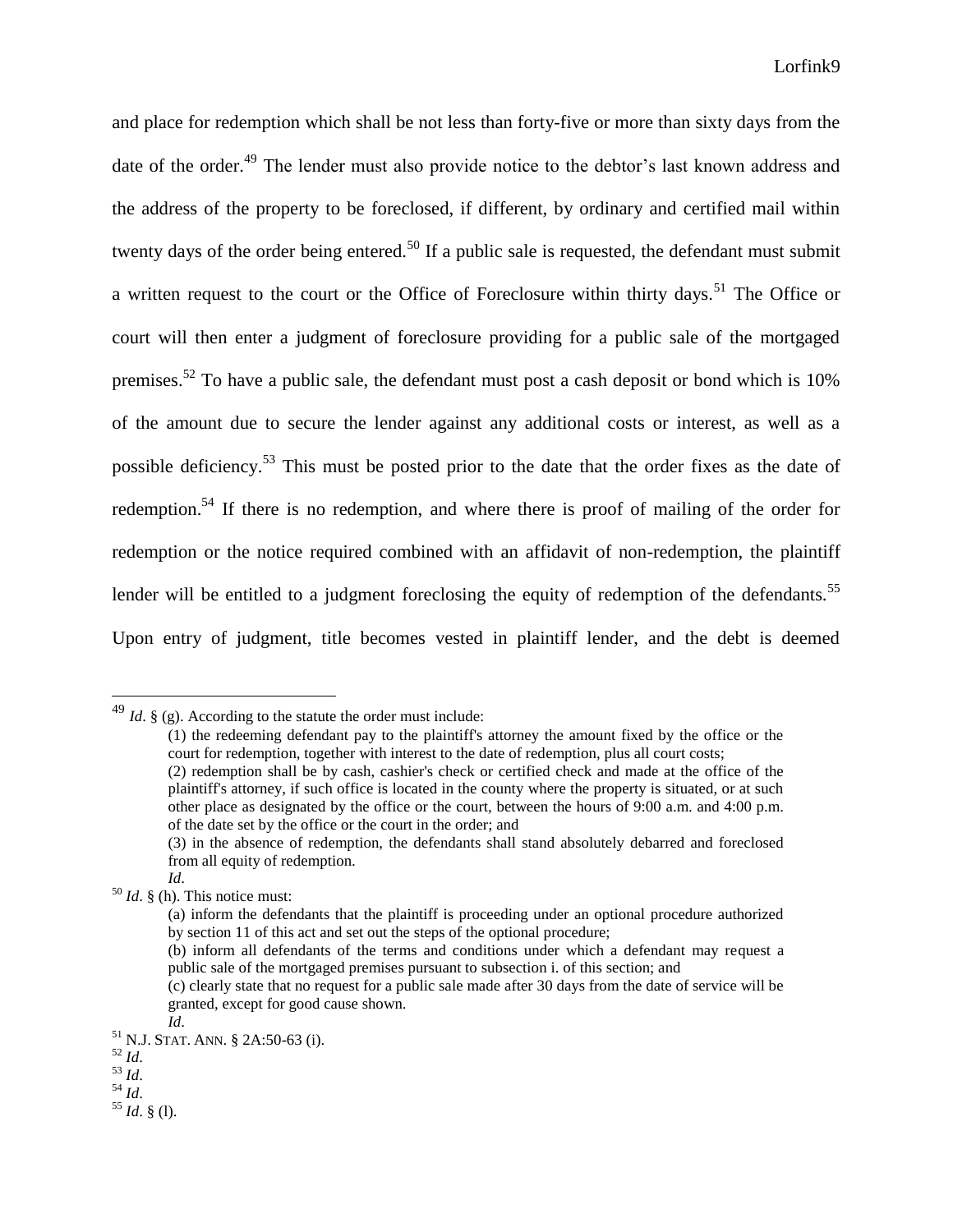satisfied.<sup>56</sup> If the lender sells the property following judgment, and the resale price exceeds the debt, interest, and reasonable costs of the lender plus carrying costs, the lender shall deposit the excess with the court.<sup>57</sup> When an excess is deposited with the court, the lender must notify the debtor and any other junior lien holder.<sup>58</sup> The debtor and any lien holder can apply within six months to receive excess funds.<sup>59</sup>

Once judgment is final and a writ of execution is issued, the sheriff must schedule a sale within 120 days of the sheriff receiving the writ.<sup>60</sup> The sheriff may adjourn the sale no more than twice, and each adjournment cannot exceed fourteen days.<sup>61</sup> Any further adjournment must come from a court of competent jurisdiction, for cause.<sup>62</sup> If the sheriff is unable to schedule a sale within 120 days, the plaintiff mortgagee can apply to the Office for an order appointing a Special Master to hold a foreclosure sale.<sup>63</sup>

#### **C. The Foreclosure Action**

All residential mortgage foreclosure pleadings are filed with the Office of Foreclosure ("the Office").<sup>64</sup> The Office is a unit of the Administrative Office of the Courts, Civil Practice Division.<sup>65</sup> The Office's attorneys review all complaints for compliance with statutory and common law requirements, review answers to determine if they are contesting, review services of process, process orders, and can recommend the entry of default.<sup>66</sup> If an answer filed with the Office is contesting the foreclosure, the Office will then send the case to the General Equity

 $\overline{a}$ 

<sup>62</sup> *Id*.

<sup>56</sup> *Id*. § (m).

<sup>57</sup> N.J. STAT. ANN. § 2A:50-63(e)(3).

<sup>58</sup> *Id*.

<sup>59</sup> *Id*.

 $^{60}$  N.J. STAT. ANN. § 2A:50-64(a)(3)(a).

<sup>61</sup> N.J. STAT. ANN. § 2A:17-36.

 $63$  N.J. STAT. ANN. § 2A:50-64(a)(3)(c).

<sup>64</sup> NEW JERSEY COURTS, FORECLOSURE OVERVIEW, http://www.judiciary.state.nj.us/civil/foreclosure/overview.html [hereinafter "FORECLOSURE OVERVIEW"]. The Office also handles pleadings for multi-family, commercial, tax, and strict foreclosure. *Id*.

<sup>65</sup> *Id*; *see also* N.J. CT. R. 1:34-6 (establishing the Office of Foreclosure).

<sup>66</sup> FORECLOSURE OVERVIEW, *supra* note 64.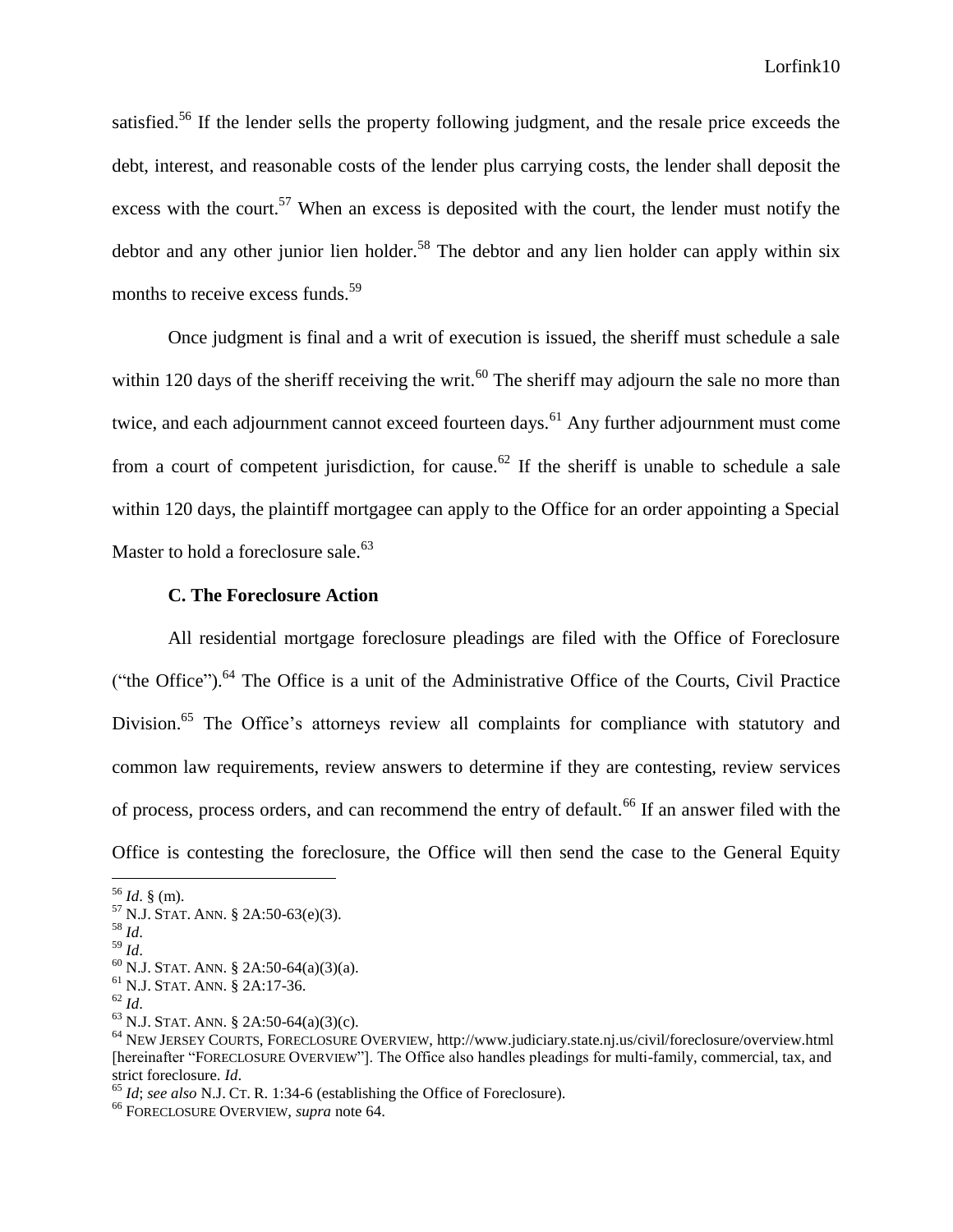judge in the county of venue.<sup>67</sup> Once a judge decides the case, it is again referred to the Office to be handled as an uncontested action.<sup>68</sup> The action is then processed by the Office, which will recommend entry of judgment by the General Equity judge sitting in the Mercer vicinage.<sup>69</sup>

Before filing a foreclosure complaint, the plaintiff must do a title search to identify any lien holders or others with an interest in the property, and plaintiff's attorney must certify that this search has been completed.<sup>70</sup> Plaintiff's attorney must also attach to the complaint a certification of diligent inquiry confirming that he has communicated with a representative of plaintiff or the loan servicer who has personally reviewed the complaint and supporting documents and confirms their accuracy.<sup>71</sup> The New Jersey Court Rule 4-64 also sets out specific requirements for the contents of the complaint.<sup>72</sup> The plaintiff shall produce the original mortgage, note, assignment, or any other document on which its claim is based.<sup>73</sup> The plaintiff is permitted to produce a legible copy of a recorded or filed document as long as it is certified as a true copy.<sup>74</sup>

The defenses to foreclosure are narrow and limited, and thus many cases will end on summary judgment. The only material issues in the proceeding are the validity of the mortgage, the amount of indebtedness, and the right of the mortgagee to foreclose on the mortgaged

<sup>67</sup> *Id*.

<sup>68</sup> *Id*. *See infra* page 14 for discussion of non-contesting answers.

<sup>69</sup> FORECLOSURE OVERVIEW, *supra* note 64.

<sup>&</sup>lt;sup>70</sup> N.J. CT. R. 4-64-1(a)(1). Junior lienholders must be joined to have the opportunity to protect their interests. If a junior lienholder is not joined its rights are not affected by the foreclosure. Citicorp Mortg., Inc. v. Pessin, 570 A.2d 481, 484 (N.J. Super. Ct. App. Div. 1990).

 $^{71}$  N.J. CT. R. 4-64-1(a)(2)(A).

<sup>&</sup>lt;sup>72</sup> N.J. CT. R. 4-64-1(b)(1-13). The complaint must include the name of the mortgagor, the amount of the debt, the dates of execution for both the note and mortgage, the recording date of the mortgage, whether it is a purchase money mortgage, a description of the terms of the note and the mortgage, the date of default, the date of the debt's acceleration, any penalties, a recital of all assignments of the debt if plaintiff is not the original mortgagee, a description of the property, the names of all parties holding a junior lien or other interest and a description of that interest, and a statement of compliance with the notice requirements of the FFA and any other law. *Id*. <sup>73</sup> N.J. CT. R. 4:64-2(a).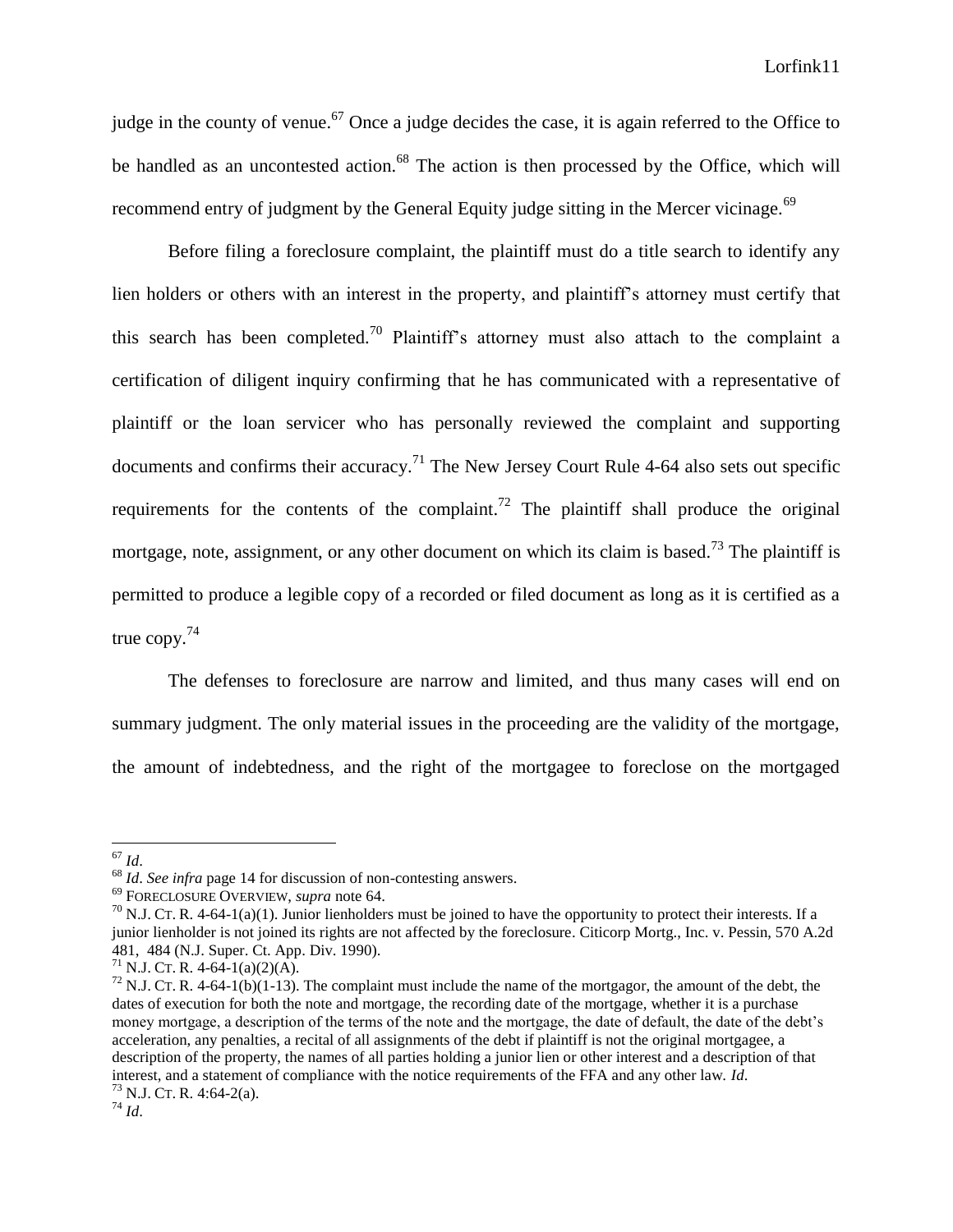property.<sup>75</sup> If there is no dispute on the execution, recording, and non-payment of the mortgage, the mortgagee has a *prima facie* right to foreclose.<sup>76</sup>

In order to satisfy its burden of proof on a summary judgment motion, plaintiff must show that no genuine issue of material facts exists.<sup>77</sup> Once the moving party satisfies its burden, the burden then shifts to the non-moving party to present evidence there is a genuine issue for trial.<sup>78</sup> In satisfying its burden, the defendant may not rest upon mere allegations or denials in its pleading, but must produce sufficient evidence to reasonably support a verdict in its favor.<sup>79</sup> All affirmative defenses must be supported by specific facts.<sup>80</sup> Parties must respond with affidavits setting forth specific facts showing that there is a genuine issue for trial.<sup>81</sup> An "issue of fact is genuine only if, considering the burden of persuasion at trial, the evidence submitted by the parties on the motion, together with all legitimate inferences therefrom favoring the non-moving party, would require submission of the issue to the trier of fact."<sup>82</sup>

The foreclosure action may be uncontested by the mortgagor. The action will be considered uncontested where a default has been entered because defendant has not entered a pleading or defense, no pleading of the defendant contests the validity or priority of the mortgage or creates an issue of plaintiff's right to foreclose, or all contesting pleadings have been stricken

<sup>78</sup> *Id*.

<sup>75</sup> Great Falls Bank v. Pardo, 622 A.2d 1353, 1356 (N.J. Super. Ct. Ch. Div. 1993). *See infra* Part II.D. for a discussion of one of these issues - standing). One of the biggest issues in contested foreclosures is the mortgagee's right to foreclose, that is if the mortgagee has standing to sue. *See generally* Timothy A. Froehle, *Standing in the Wake of the Foreclosure Crisis: Why Procedural Requirements Are Necessary to Prevent Further Loss to Homeowners*, 96 IOWA L. REV. 1719, 1729-40 (2011) (discussing how an inability to show standing can delay foreclosure proceedings). As many mortgages are evidenced by a negotiable instrument, Article 3 of the Uniform Commercial Code applies. N.J. STAT. ANN. § 12A:3-301 (2013). For a discussion of the standing requirements under New Jersey's enactment of the Uniform Commercial Code, *see* Bank of N.Y. v. Raftogianis*,* 13 A.3d 435, 438-440 (N.J. Super. Ct. Ch. Div. 2010).

<sup>76</sup> Thorpe v. Floremoore Corp., 89 A.2d 275, 276 (N.J. Super. Ct. App. Div. 1952).

 $^{77}$  Brill v. Guardian Life Ins. Co. of Am., 666 A.2d 146, 150 (N.J. 1995).

<sup>&</sup>lt;sup>79</sup> Triffin v. Am. Int'l Group, Inc., 859 A.2d 751, 755 (N.J. Super. Ct. App. Div. 2004); N.J. CT. R. 4:46-5(a).

 $80$  N.J. CT. R. 4:5-4.

<sup>81</sup> *See* N.J. CT. R. 1:6-6, 4:46-2.

<sup>82</sup> N.J. CT. R. 4:46-2(c); *see also Brill*, 666 A.2d at 153-54.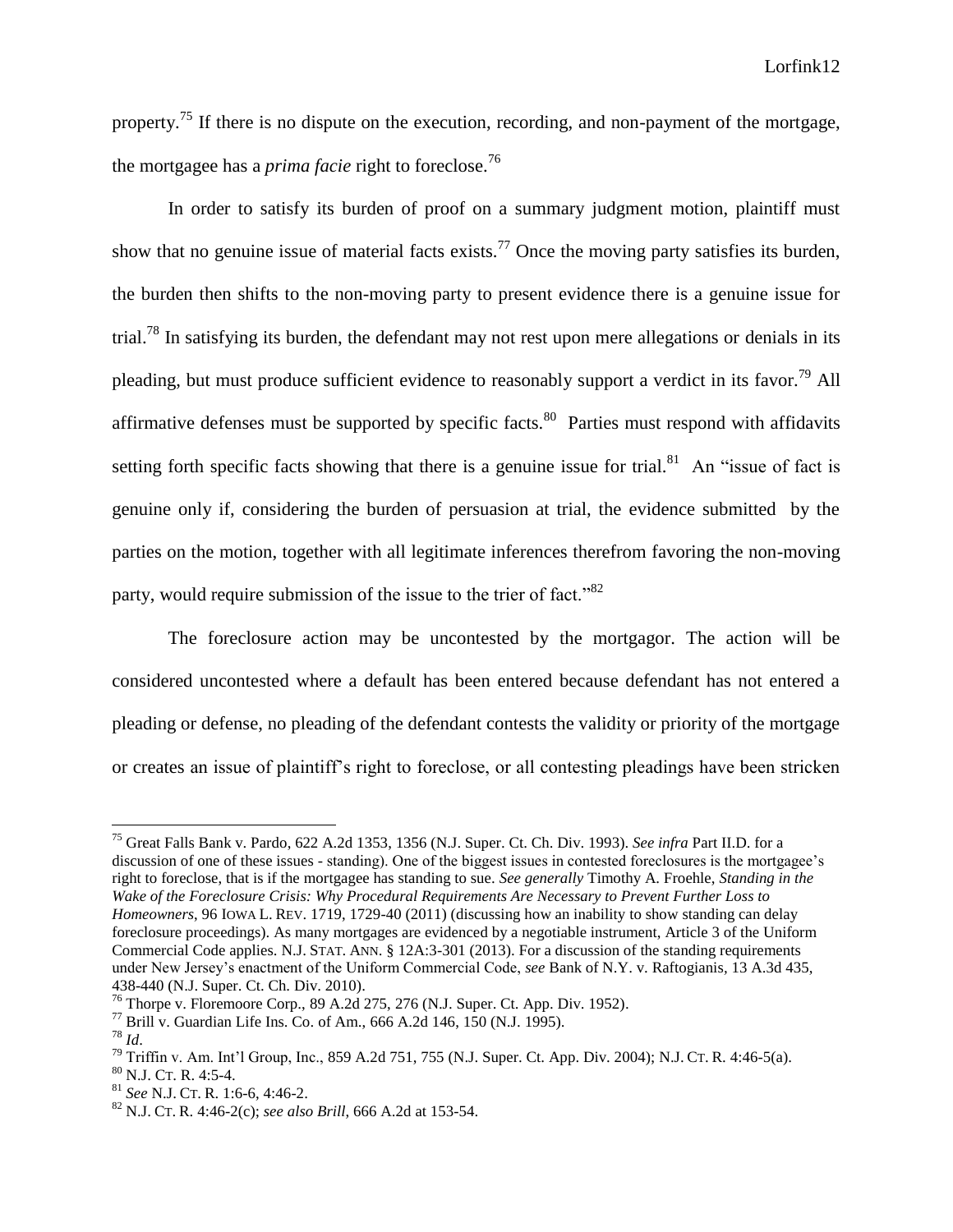or rendered non-contesting.<sup>83</sup> If the defendant's answer fails to challenge the essential elements of a foreclosure action, plaintiff is entitled to strike the answer as non-contesting.<sup>84</sup> When a party alleges they are without knowledge or information sufficient to form a belief as to the truth of an aspect of the complaint, the answer shall be deemed non-contesting to the allegation of the complaint to which it responds.<sup>85</sup>

When a foreclosure action is deemed uncontested, the procedure is dictated by Rule 4:64- 1(d). At the conclusion of a successful motion for summary judgment or to strike the defendant's answer, the matter shall be referred to the Office to proceed as uncontested.<sup>86</sup> The Office of Foreclosure is responsible for recommending entry of default in uncontested foreclosure matters pursuant to Rules 4:64-1 and 4:64-7. $87$ 

#### **III. Reform Proposals**

The current state of the housing market in New Jersey illustrates the need to reform the current foreclosure process. The focus of any foreclosure reform effort in New Jersey should be focused around keeping people in their homes and getting abandoned property back into use as quickly as possible. The goal should be a high rate of homeownership. According to Professor Cox, "[h]igher homeownership has been linked to lower crime, better health, and a variety of other social quality measures. Although there is disagreement that homeownership is always beneficial, there is little dispute that policymakers at all levels of government afford homeownership a central place in national housing goals.<sup>"88</sup>

 $83$  N.J. CT. R. 4:64-1(c)(1-3).

 $84$  Old Republic Ins. Co. v. Currie, 665 A.2d 1153, 1154 (N.J. Super. Ct. Ch. Div. 1995); Somerset Trust Co. v. Sternberg, 569 A.2d 849, 851 (N.J. Super. Ct. Ch. Div. 1989).

 $^{85}$  N.J. CT. R. 4:64-1(a)(3).

<sup>86</sup> N.J. CT. R. 4:64-1(d).

 $87$  N.J. CT. R. 1:34-6.

<sup>88</sup> Prentiss Cox, *Foreclosure Reform Amid Mortgage Lending Turmoil: A Public Purpose Approach*, 45 HOUS. L. REV. 683, 724 (2008) (citing ROBERT D. DIETZ, THE SOCIAL CONSEQUENCES OF HOME OWNERSHIP 4 (2003), *available at* http://www.newtowncdc.org/pdf/social\_consequences\_ study.pdf ("[H]omeownership is positively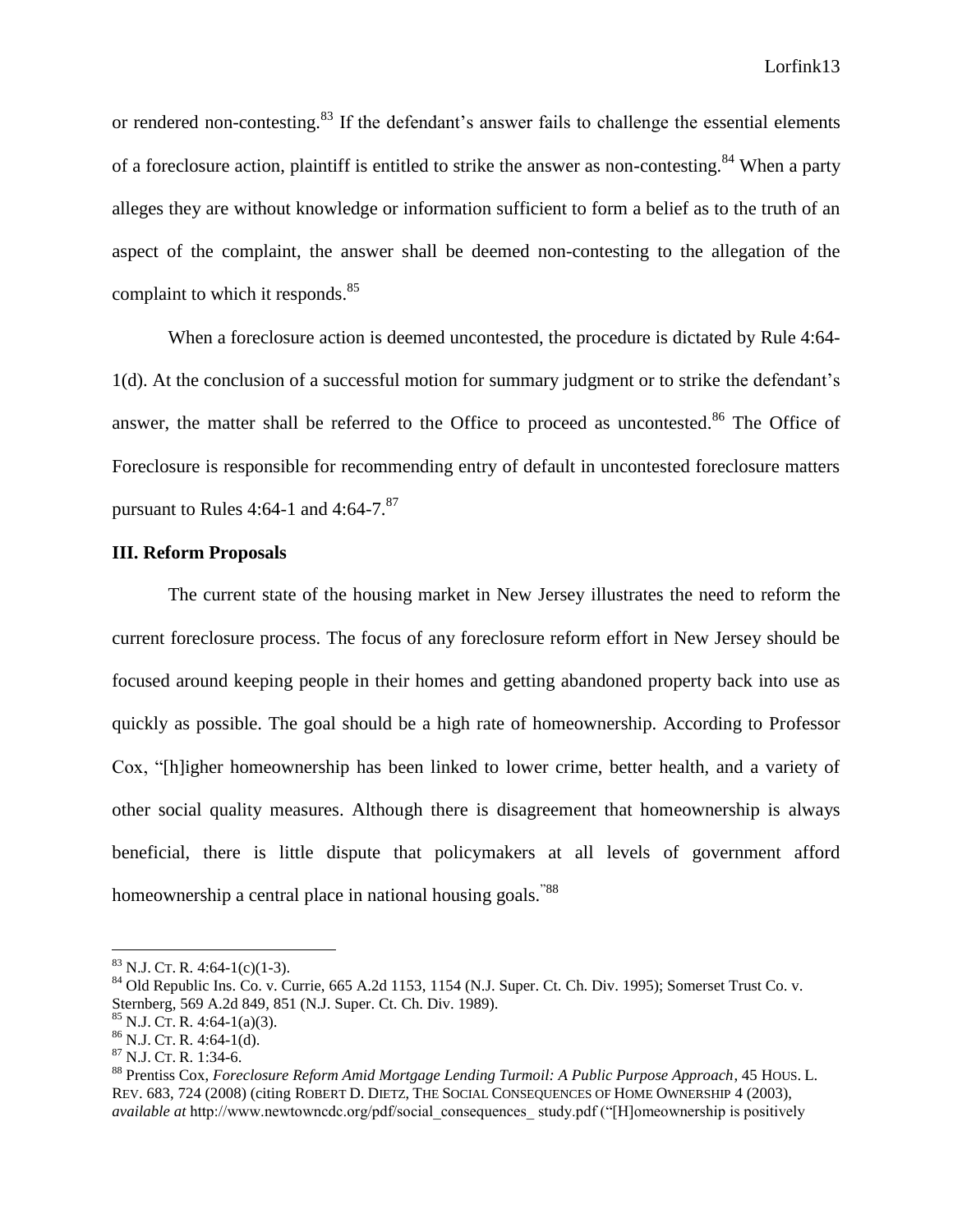In addition to maintaining home ownership, legislators should also work to prevent properties from becoming abandoned. Foreclosed properties that become abandoned can devastate a community.<sup>89</sup> Properties become unkempt and squatters can move in.<sup>90</sup> Public works departments in Hillside and Elizabeth have started to maintain properties themselves, placing tax liens on the properties to recover the costs when the property sells.<sup>91</sup> Abandoned properties also lead to an increase in crime.<sup>92</sup> A study performed in Austin, Texas, found the crime rate to be twice as high on blocks with abandoned properties.<sup>93</sup> There can also be health problems caused by trash and rodent infestations.<sup>94</sup>

Abandoned properties also impact municipalities financially. Increased costs can come from more frequent fire and police response, as well as more frequent visits by health inspectors and other municipal officials.<sup>95</sup> While costs increase, tax receipts may be decreasing for the municipality. As property values decline, so do the assessed values of properties for property taxes.<sup>96</sup> The major problems caused by abandoned housing affect the entire community, from those living on the street to those who occupy city hall.

#### **A. Lengthen the period between default and filing of a residential foreclosure action**

One of the first reforms that could be considered is to lengthen the period before a foreclosure action may be filed. Currently in New Jersey, before filing a foreclosure action, the

 $\overline{a}$ 

<sup>96</sup> *Id*.

associated with physical, mental and emotional health."); NAT'L ASSOC. OF REALTORS, SOCIAL BENEFITS OF HOMEOWNERSHIP AND STABLE HOUSING 12 (2006), *available at* http:// www.realtor.org/Research.nsf/files/05 Social Benefits of Stable Housing.pdf/\$FILE/05Social Benefits of Stable Housing.pdf ("Research on crime and homeownership shows that homeowners are far less likely to become crime victims.")).

<sup>89</sup> *See generally* Meredith Mandell, *North Jersey's Ghost Town*, THE RECORD (Hackensack), May 28, 2009 (discussing an area of Paterson).

<sup>90</sup> Erin Eileen O'Neill, *Towns Step in to Groom Abandoned Properties Foreclosed Homes Become a Blight on Neighborhoods*, THE STAR-LEDGER (Newark, N.J.), Nov. 15, 2009.

<sup>91</sup> *Id.*

<sup>92</sup> Cox, *supr*a note 88, at 695.

 $^{93}$  *Id.* 

<sup>94</sup> *Id*.  $^{95}$   $\overline{1}d$ .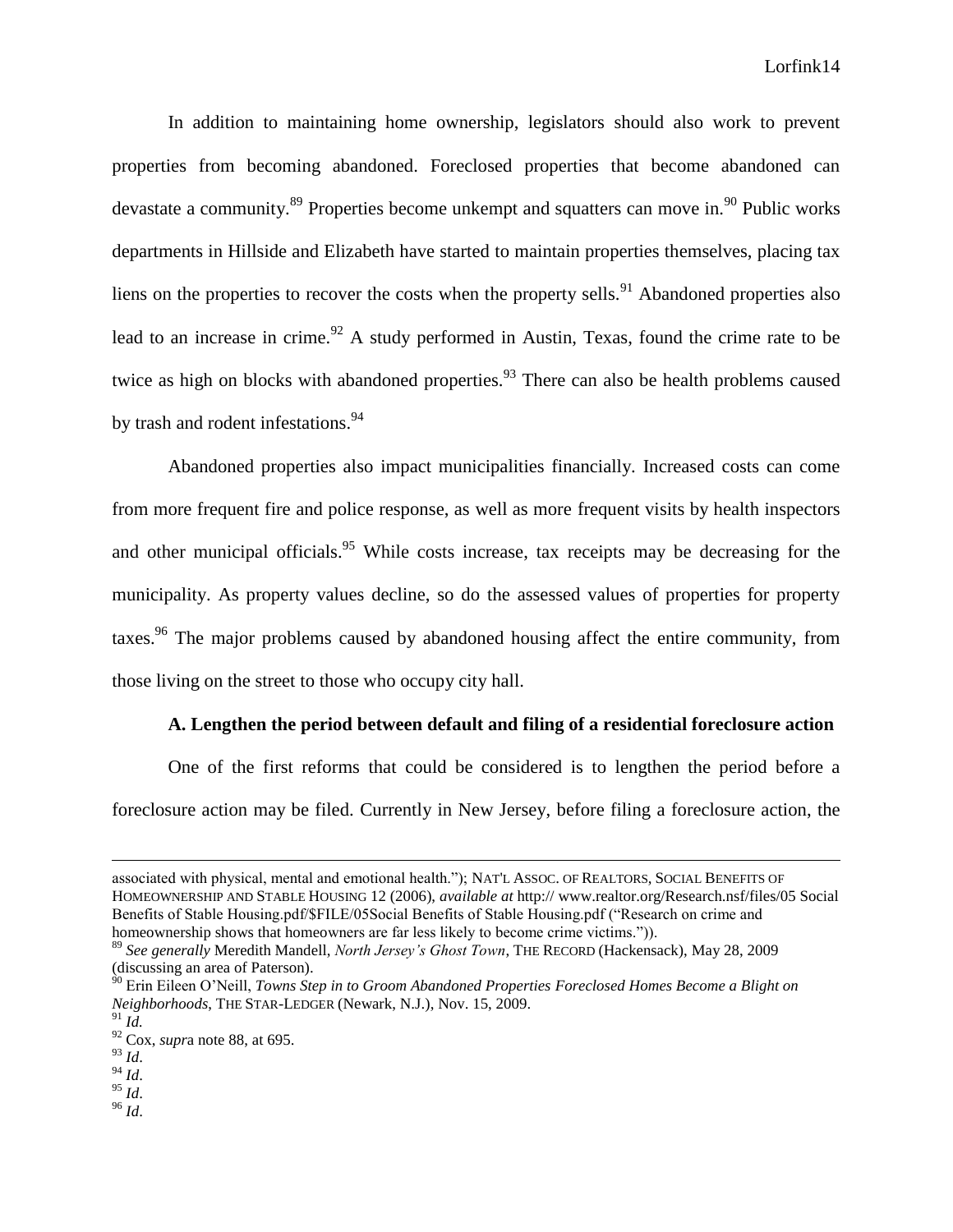mortgagee must provide at least thirty-days' notice to the mortgagor of its intent to foreclose.<sup>97</sup> Some defaulting mortgagors are likely the victim of an unforeseen or unexpected event, such as a job loss or sudden illness.<sup>98</sup> Providing a longer period of time between default and the filing of a foreclosure action would provide the mortgagor with more time to get back on their feet and resume making payments. One month likely is not sufficient time to find a new job; a longer period such as three months would provide more of an opportunity for mortgagors to reinstate the loan and keep their house. A longer foreclosure period would also provide lenders a greater incentive to negotiate with mortgagors. States with longer foreclosure periods also have lower foreclosure rates.<sup>99</sup> Basically, the longer the process, the more incentive there is for the lender to avoid having to use the process.<sup>100</sup>

Delay can also aid defaulting mortgagors who have equity in the property and wish to sell their property.<sup>101</sup> Obviously, the shorter foreclosure period, the less time there will be to market the property and locate a buyer. An impending foreclosure auction will make it much more difficult, if not impossible, to sell a home.<sup>102</sup> Providing three months of notice before the commencement of a foreclosure action would provide a much greater opportunity to the mortgagor to sell, and potentially save their credit from the damage of foreclosure.

#### **B. The New Jersey Residential Foreclosure Transformation Act**

Another possibility for reform in New Jersey is the Residential Foreclosure Transformation Act ("RFTA"). The RFTA was introduced in the State Senate on February 9,

 $^{97}$  N.J. Stat. Ann. § 2A:50-56(a) (2013).

<sup>98</sup> *See generally* Cox, *supra* note 88, at 730 (discussing how a longer foreclosure process can allow the homeowner to rectify the problem).

<sup>99</sup> *Id*. at 731.

<sup>100</sup> *Id*.

<sup>101</sup> *Id*.

<sup>102</sup> *Id*.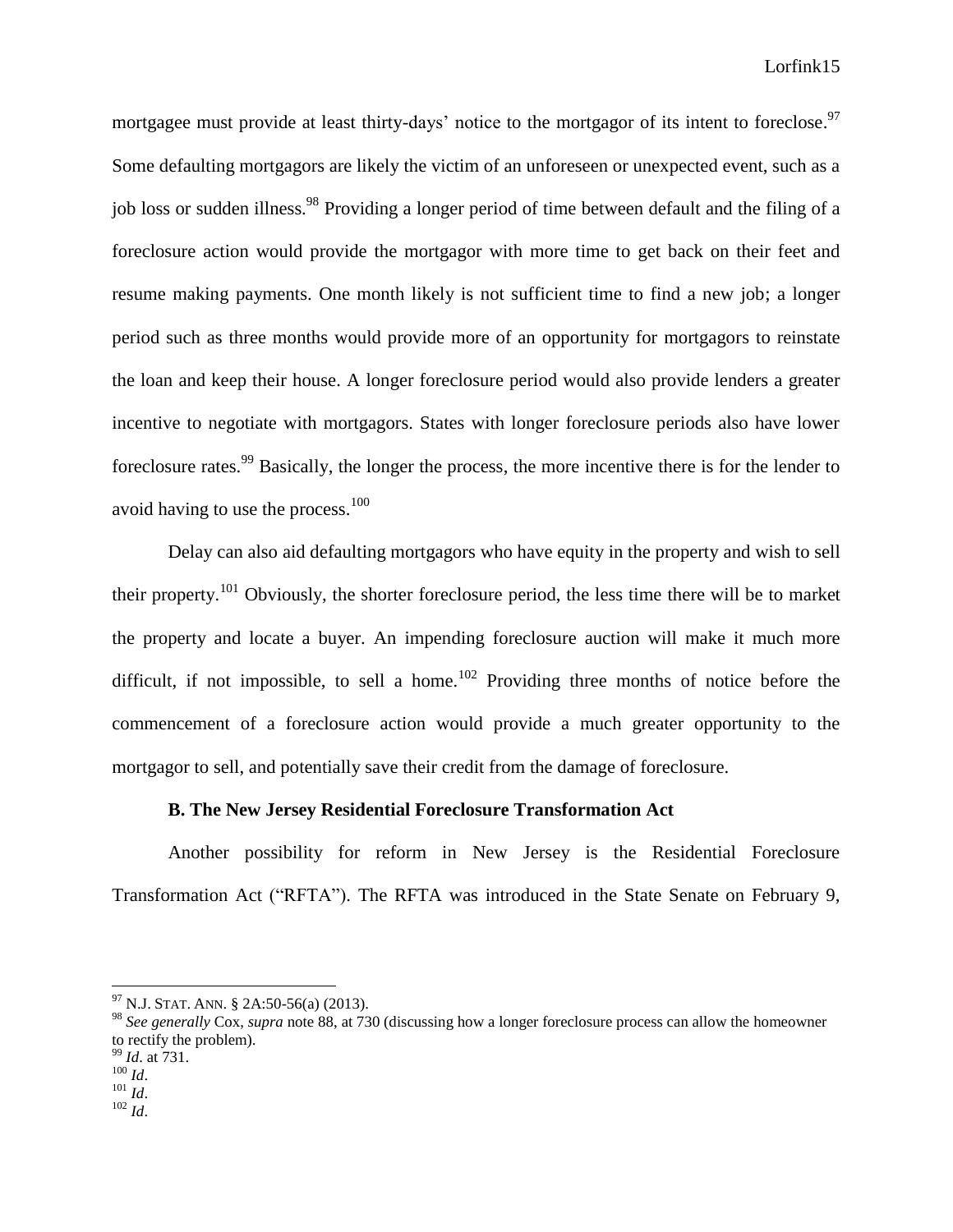2012, as S. 1566.<sup>103</sup> On June 25, 2012, the Senate passed the bill by a 21-18 margin. In turn, it passed the Assembly on June 28, 2012, by a vote of  $44-33$ .<sup>104</sup> The RFTA was then vetoed by Governor Christie on July 26, 2012.<sup>105</sup> It has been reintroduced as S. 2157, and was passed by the Senate with a 22-17 vote.<sup>106</sup> It then passed the Assembly by a 43-32 vote.<sup>107</sup> The RFTA was then conditionally vetoed on January  $28$ ,  $2013$ .<sup>108</sup> Essentially, the RFTA provides an expedited process for foreclosing abandoned residential properties.

The RFTA creates the New Jersey Foreclosure Relief Corporation ("the Corporation"), which would be a public body exercising governmental functions as part of the New Jersey Housing and Mortgage Finance Agency.<sup>109</sup> The Corporation would be governed by a sevenmember board consisting of the Commissioner of Community Affairs, the Executive Director of the NJ Housing and Mortgage Finance Agency, the Commissioner of Banking and Insurance, the State Treasurer, and three others appointed by the Governor.<sup>110</sup> The Corporation has to issue an annual report to the Governor and Legislature about its activities for the preceding year, as well as report on foreclosure activity in New Jersey and any changes from the prior year.<sup>111</sup>

The Corporation would enter into contract with no more than two "qualified community development financial institutions" to negotiate and purchase properties and mortgage assets to

 $103$  S. 1566, 215th Leg. (N.J. 2012).

<sup>104</sup> *Id*.

<sup>105</sup> *Id*.

<sup>106</sup> S. 2157, 215th Leg. (N.J. 2012).

<sup>107</sup> *Id*.

<sup>&</sup>lt;sup>108</sup> *Id*. A conditional veto is "a veto in which the Governor objects to parts of a bill and proposes amendments that would make it acceptable." NEW JERSEY LEGISLATURE, GLOSSARY OF TERMS, *available at*

http://www.njleg.state.nj.us/legislativepub/glossary.asp. Governor Christie's conditional veto essentially deletes most of the text of the RFTA. Letter from Governor Chris Christie to Senate (Jan. 28, 2013), *available at* http://nj.gov/governor/news/news/552013/pdf/20130128\_S-2157%20CV.PDF.

 $109$  S. 1566 § 4(a). The more recent RFTA does not create a corporation, but rather creates the New Jersey Foreclosure Transformation Program within the Housing and Mortgage Finance Agency. S. 2157 § 4.  $110$  *Id.* § (b).

 $111$  S. 1566 §§ 4(h)(1-2).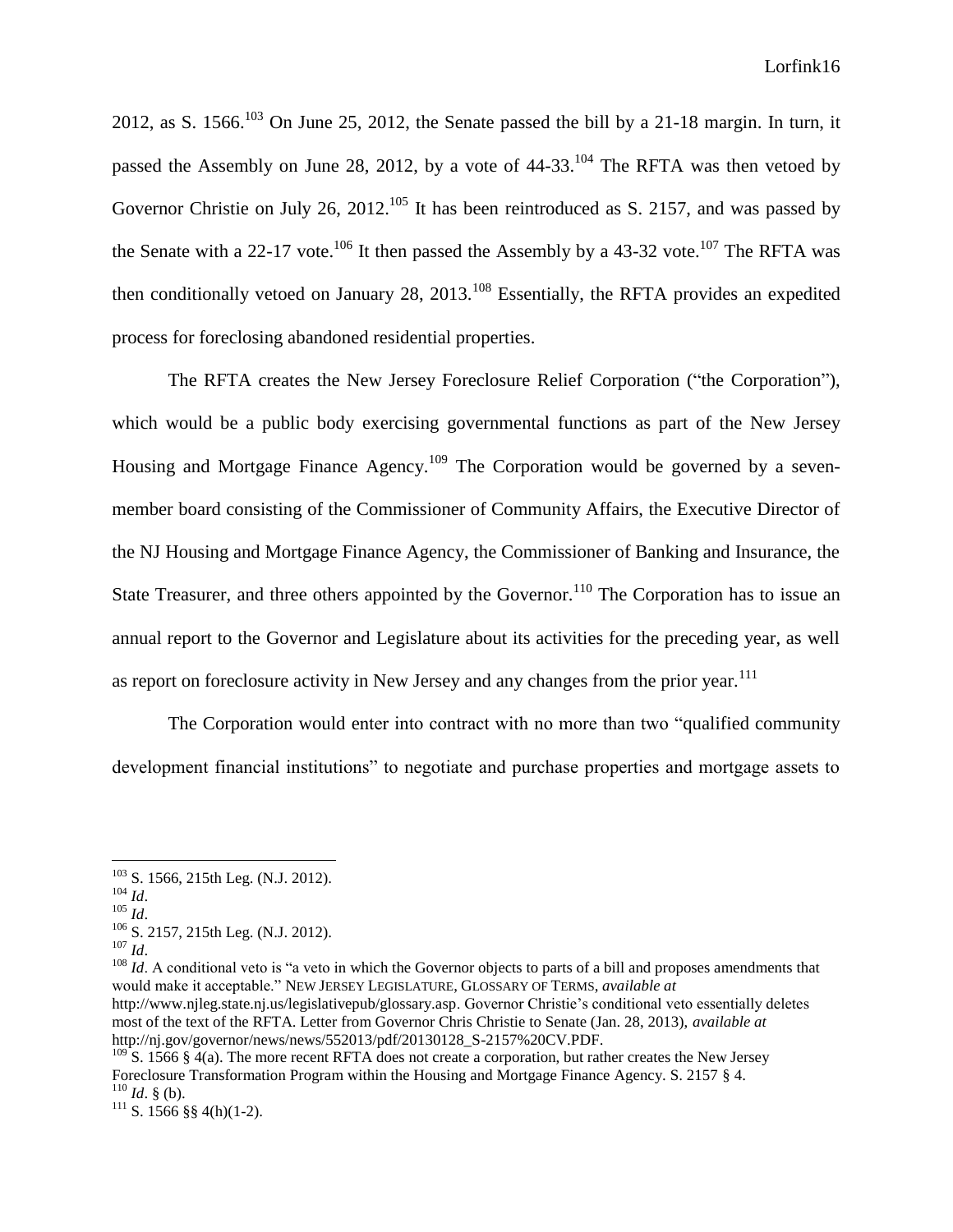be used as affordable housing.<sup>112</sup> Preference would be given to those institutions with substantial lending experience in New Jersey or knowledge of New Jersey's real estate market.<sup>113</sup>

Once one of the institutions purchases a property, the property will be restricted for occupancy as affordable housing by a deed restriction.<sup>114</sup> The Corporation can purchase any residential property that is owned by an institutional lender as a result of a foreclosure.<sup>115</sup> Once the Corporation has acquired a property, it may "convey the property for occupancy as affordable housing subject to a 30-year deed restriction to another public agency, a community development corporation, a developer, or a qualifying household or the contractors may lease the property for occupancy as affordable housing subject to a 30-year deed restriction.<sup>"116</sup>

As soon as the Corporation enters into a contract to purchase a property, the corporation must provide forty-five days in which a municipality can consent or withhold consent to the purchase of the property, or opt to purchase the property itself.<sup>117</sup> Each eligible property purchased by a municipality that is then leased as rental housing would count for two units of credit towards its affordable housing obligation.<sup>118</sup> Credits would also be given where the property is used for housing of mentally disabled individuals.<sup>119</sup> If the municipality chooses not to exercise the option to purchase, it may pass a resolution authorizing the Corporation to use funds from the municipality's affordable housing trust fund to purchase the property.<sup>120</sup>

The RFTA allows a mortgagee to bring a summary action in Superior Court to foreclose

<sup>113</sup> *Id*.

- $115$  S. 1566 § 3.
- $116$  S. 1566 § 7(d)(4).
- $117$  S. 1566 § 7(b)(1).  $118$  S. 1566 § 8(c).
- <sup>119</sup> *Id*.

 $112$  S. 1566 § 7(a)(1).

 $114$  S. 1566 § 7(b)(2).

 $120$  S. 1566 § 7(d)(4).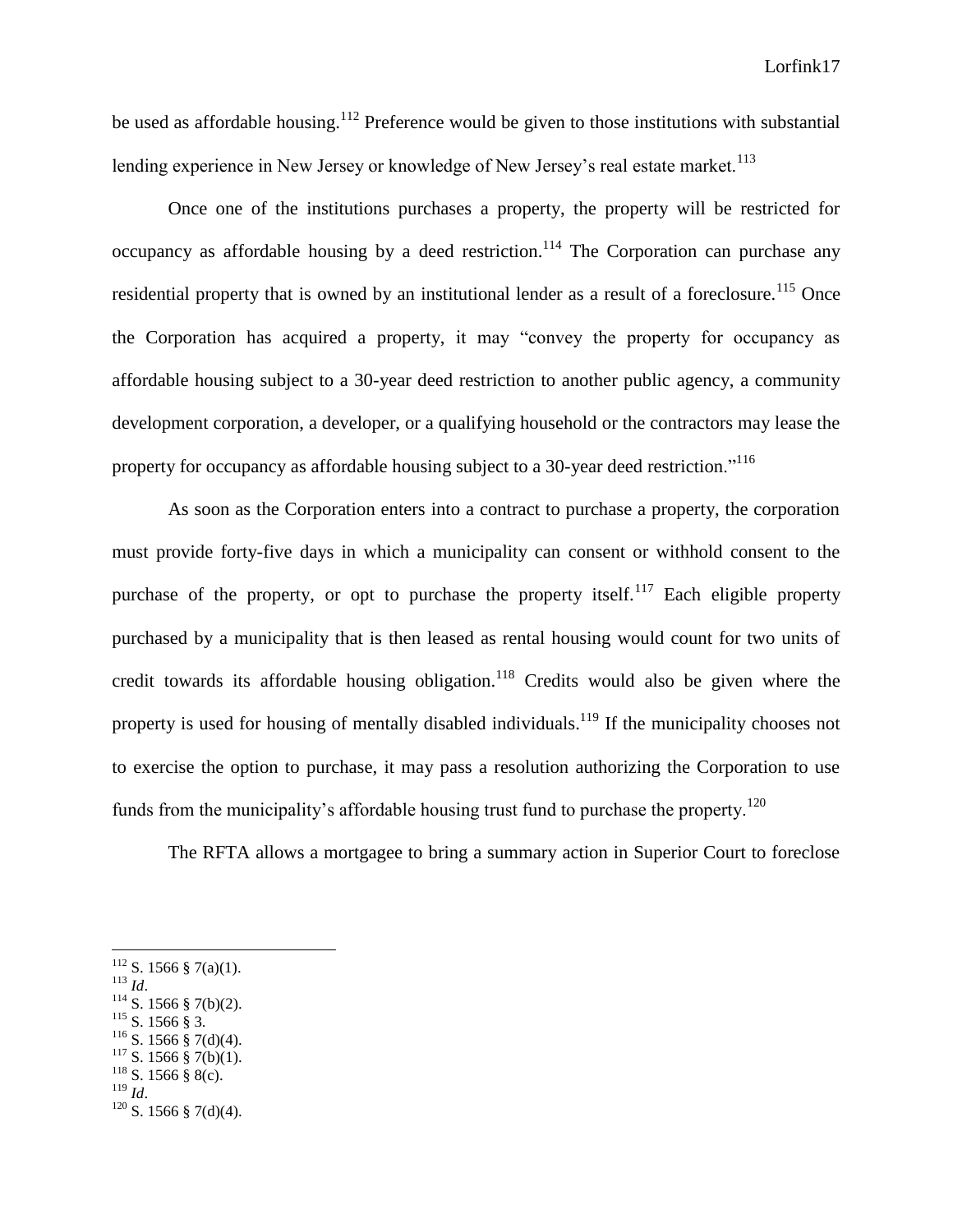a mortgage.<sup>121</sup> The property must meet a statutory definition of "vacant and abandoned."<sup>122</sup> To foreclose using this procedure, the lender must establish that a process server has twice unsuccessfully attempted to serve the mortgagor at the residential property at different times of the day.<sup>123</sup> The lender must also, with the order to show cause or motion to proceed in summary manner, serve a notice that the lender is proceeding summarily for entry of foreclosure because the property is vacant and abandoned.<sup>124</sup> The notice of mortgagor's right to cure under the FFA must be served as part of the original service of process of the order to show cause.<sup>125</sup> Judgment may be entered upon a finding, by clear and convincing evidence, that the property is vacant and abandoned, and a review of the pleadings support the entry of a final foreclosure judgment.<sup>126</sup>

The Corporation is to cease operations on December 31, 2017, at which point any assets or funds remaining would transfer to the New Jersey Housing and Mortgage Finance Agency.<sup>127</sup> The expedited foreclosure process ends on December 31,  $2014$ <sup>128</sup>

#### **C. Power of sale for commercial and non-owner occupied residential foreclosure**

One final possibility, limited use of power of sale foreclosure, could aid in eliminating some of the foreclosure back-up from happening again in the future. Removing some commercial and investor-owned property foreclosures from the judicial system could help the New Jersey judiciary handle cases in a timelier manner.

A majority of jurisdictions in the United States permit power of sale foreclosure.<sup>129</sup> In

 $\overline{a}$ 

- <sup>124</sup> *Id*. § (2).
- <sup>125</sup> *Id*. § (3).

 $128$  S. 1566 § (13).

 $121$  S. 1566 § 12(c).

<sup>122</sup> *Id*.

 $123$  S. 1566 § (12)(d)(1).

 $126$  S. 1566 § (12)(e).

 $127$  S. 1566 § (4)(i).

<sup>129</sup> NELSON & WHITMAN, *supra* note 11, at 610 n.1.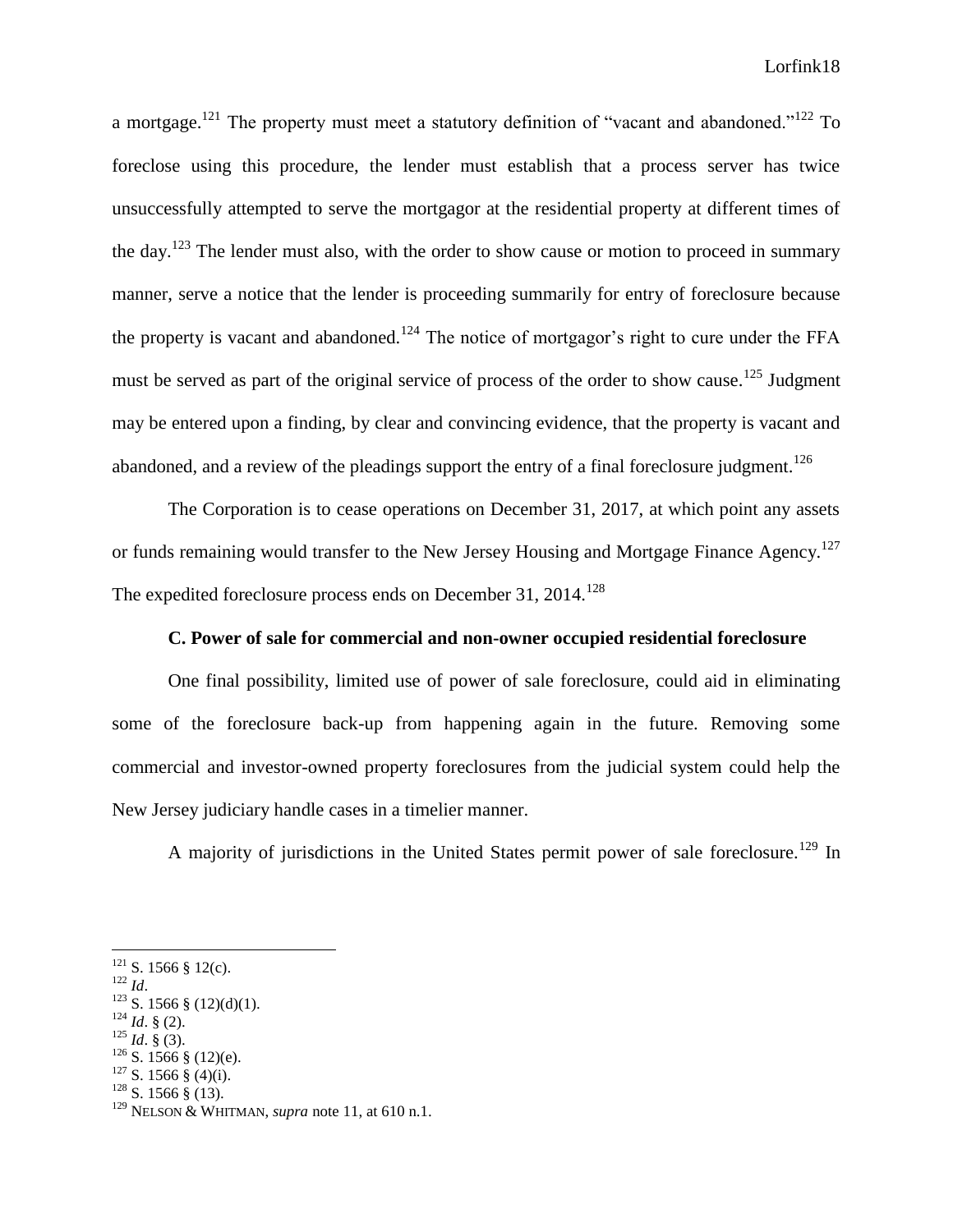these states, the most commonly used mortgage instrument is the deed of trust.<sup>130</sup> The process usually involves the mortgagor-trustor conveying the property to a trustee who will hold the property in trust for the mortgagee-beneficiary until the mortgagor makes full payment.<sup>131</sup> In the event of default, the trustee will exercise the power of sale by holding a public sale of the property.<sup>132</sup> Usually a court does not supervise this sale.<sup>133</sup> Almost no power of sale statute provides for a hearing prior to a foreclosure sale.<sup>134</sup> The general theory of power of sale foreclosure is that by following statutory requirements, the mortgagee accomplishes the same purposes achieved by judicial foreclosure.<sup>135</sup> The foreclosure may be completed without the additional costs and burdens that a judicial proceeding entails.<sup>136</sup> Power of sale foreclosure also takes significantly less time to complete.<sup>137</sup> The notice requirements are generally less than what is required with judicial foreclosure. Notice may be only a notice of foreclosure, a notice of default, or a combination of the two.<sup>138</sup> For example, Georgia and Mississippi require only notice of publication.<sup>139</sup> Some states require published notice combined with mail or personal service to the mortgagor. $140$ 

There are two main problems with power of sale—title problems and constitutional problems. The titles produced by power of sale foreclosure are a little less stable than those produced by judicial foreclosure.<sup>141</sup> Court supervision of judicial foreclosure prevents many

- <sup>132</sup> *Id*.
- <sup>133</sup> *Id*.

<sup>130</sup> *Id.*at 610.

<sup>131</sup> *Id*.

<sup>134</sup> *Id*. at 611; *but see* NELSON & WHITMAN, *supra* note 11, at 611 n.7 (discussing how North Carolina provides for a hearing, while Colorado requires a court order authorizing the sale).

<sup>135</sup> NELSON & WHITMAN, *supra* note 11, at 612.

<sup>136</sup> *Id*.

<sup>137</sup> *Id*.

<sup>138</sup> *Id*. at 610.

<sup>139</sup> *Id*. at 610 n.3.

<sup>140</sup> NELSON &WHITMAN, *supra* note 11, at 610.

<sup>141</sup> *Id*. at 613.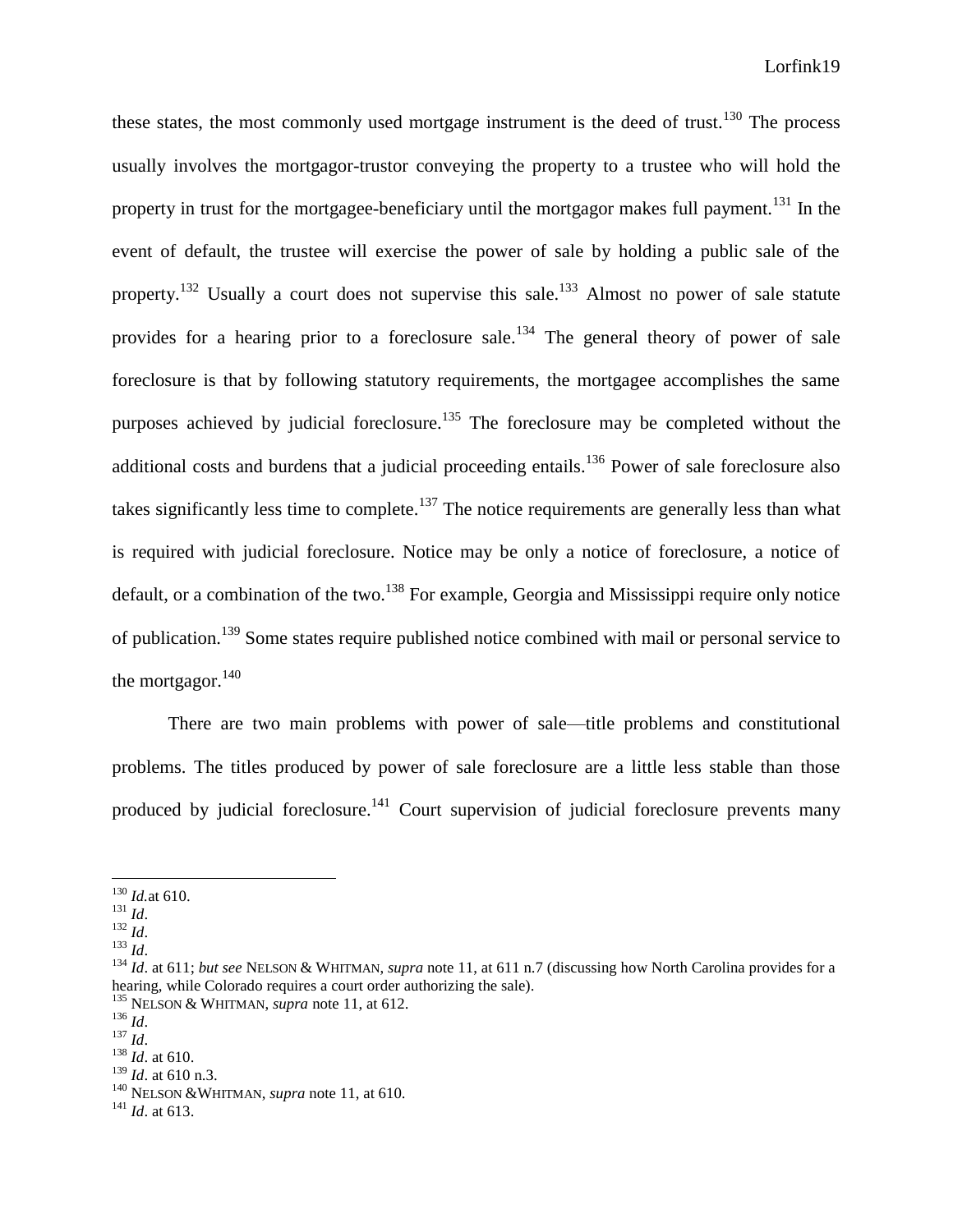defects from arising.<sup>142</sup> The lack of an adversarial proceeding in a power of sale foreclosure can prevent an adverse party from bringing defects in title to a court's attention.<sup>143</sup> A judicial proceeding also produces a finality that will be insulated from future attack that does not exist in a power of sale process.<sup>144</sup> There have also been some constitutional issues. If mortgagors are not given enough notice and an opportunity to be heard, there can be a violation of the Fifth or Fourteenth Amendments to the U.S. Constitution. It seems that notice needs to be more than just publication.<sup>145</sup> More recently, courts have held that if there is no state action, power of sale is an acceptable way to foreclose.<sup>146</sup>

One possible power of sale model for New Jersey could be the Uniform Land Transactions Act ("ULTA").<sup>147</sup> The National Conference of Commissioners on Uniform State Laws enacted the ULTA in 1975, and it was amended in  $1977$ .<sup>148</sup> No state has adopted the ULTA in its entirety.<sup>149</sup> Under the ULTA, once a default occurs, the mortgagee must wait at least five weeks before officially notifying the mortgagor of the mortgagee's intent to foreclose.<sup>150</sup> Once this notice has been made, there is a three-week grace period, and after this period the mortgagee must inform the mortgagor what default remedy the mortgagee wishes to use.<sup>151</sup> If power of sale foreclosure is to be employed, the mortgagee must mail notice to the mortgagor and all other parties whose interests would be cut off by foreclosure.<sup>152</sup> The property can then be

 $\overline{a}$ 

<sup>151</sup> *Id*. § 3-508.

<sup>142</sup> *Id*. For some examples of title defects arising in power of sale foreclosures, *see* Grant A. Nelson & Dale A. Whitman, *Reforming Foreclosure: The Uniform Nonjudicial Foreclosure Act*, 53 DUKE L.J. 1399, 1499-1504 (2004) (citing cases).

<sup>143</sup> *Id*.

<sup>144</sup> *Id*.

<sup>&</sup>lt;sup>145</sup> Federal Deposit Ins. Corp. v. Morrison, 568 F.Supp. 1240 (N.D.Ala. 1983) (power of sale foreclosure); Turner v. Blackburn, 389 F.Supp. 1250 (W.D.N.C. 1975) (same).

<sup>146</sup> NELSON & WHITMAN, *supra* note 11, at 7.27.

<sup>&</sup>lt;sup>147</sup> UNIFORM LAND TRANSFER ACT (1975) (amended 1977).

<sup>148</sup> *Id*. at 611 n. 8.

<sup>149</sup> *Id*.

 $150$  UNIFORM LAND TRANSFER ACT § 3-305 (1975) (amended 1977).

 $^{152}$  *Id.* § 3-508(a).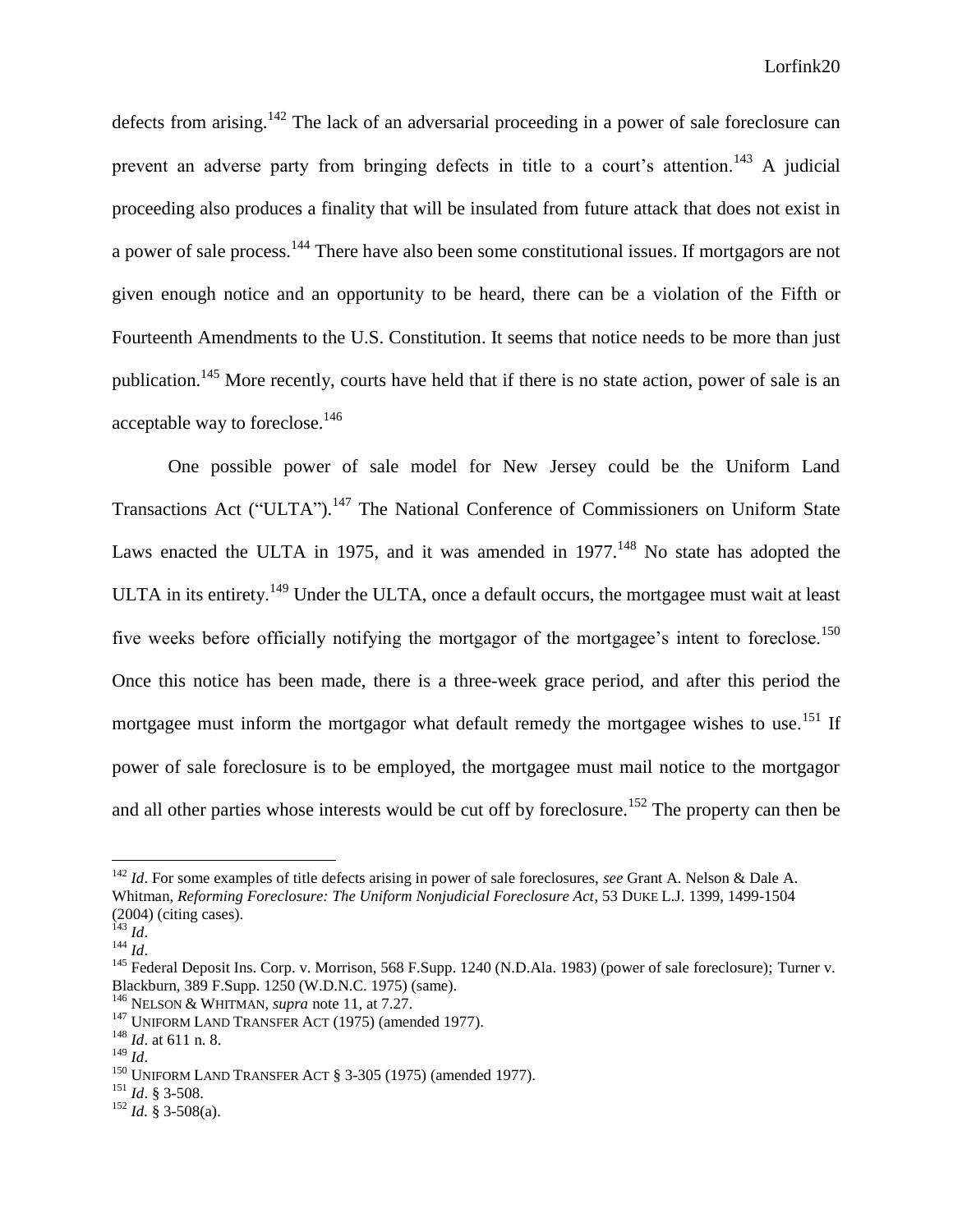foreclosed and sold by the trustee.

Another model, which includes some judicial involvement, but much less than the current New Jersey model, is the Colorado power of sale statute. Under Colorado law, the holder of a deed of trust can file with the public trustee to sell the property.<sup>153</sup> The mortgagor still must be notified; this notice must contain the phone number for Colorado's foreclosure hotline and the phone number for the lender's loss mitigation department.<sup>154</sup> This must be done at least thirty days after default, but at least thirty days before filing with the public trustee.<sup>155</sup> The public trustee then sends another notice no more than twenty days after receiving the filing, with an additional notice to be sent no more than sixty nor less than forty-five days prior to the first scheduled date of sale.<sup>156</sup> The mortgagor can cure the default no later than fifteen days prior to the date of sale.<sup>157</sup> Prior to the public trustee foreclosing, the holder of the deed of trust must obtain an order authorizing the sale from a Colorado court pursuant to Rule  $120^{158}$  Rule  $120$ allows for a hearing to determine if there is a reasonable probability that a default occurred if there is a response filed by the mortgagee.<sup>159</sup> The court can dispense with the hearing and simply examine the motion if there is no response.<sup>160</sup>

#### **IV. Analysis**

#### **A. In Defense of Judicial Foreclosure**

Judicial foreclosure has come under much scrutiny since the most recent housing crisis.<sup>161</sup> Much of this criticism is misplaced. Were the system operating as it was intended, it

<sup>153</sup> COLO. REV. STAT. ANN. § 38-38-101 (2012).

<sup>154</sup> *Id*. § 38-38-102.5(2) (2012).

<sup>155</sup> *Id*.

<sup>156</sup> COLO. REV. STAT. ANN. §§ 38-38-103(1)(a-b) (2012).

<sup>157</sup> *Id*. § 38-38-104(1) (2012).

<sup>158</sup> *Id*. § 38-38-105(2)(a) (2012).

<sup>159</sup> COLO. R. CIV. P. 120.

 $^{160}$  *Id.* § (e).

<sup>161</sup> *See, e.g.*, Gittelsohn & Gopal, *supra* note 2, at A1, A6.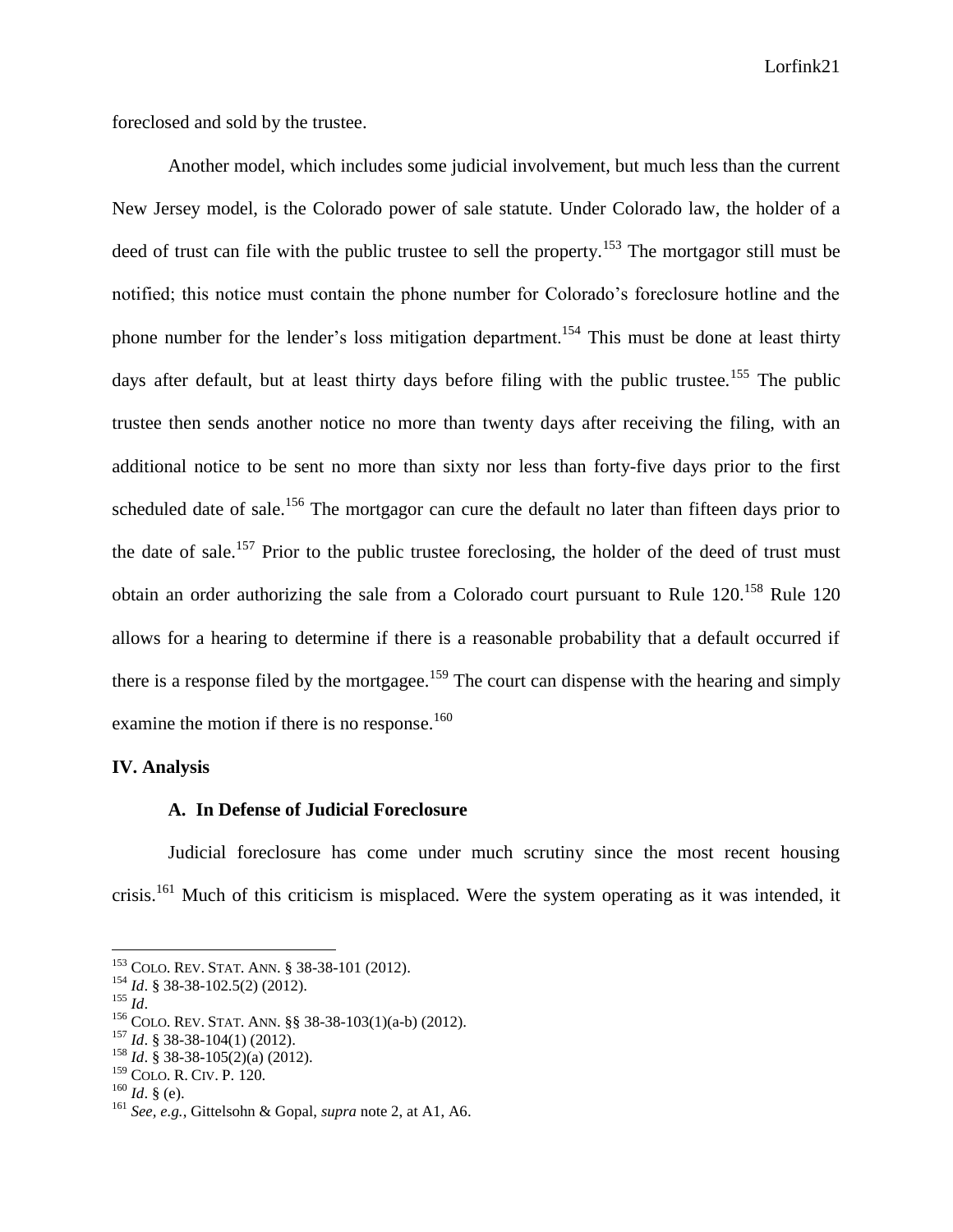would not take nearly as long as it currently takes to foreclose a residential property in New Jersey.<sup>162</sup> Under current law, it should theoretically be possible to foreclose a mortgage in thirteen months. There would be a one month delay under the FFA before a foreclosure complaint would be filed, followed by twelve months in the courts.<sup>163</sup> The time period would lengthen to fifteen months under this Note's proposal to increase the amount of time before a foreclosure complaint is filed to three months.<sup>164</sup> Most foreclosure cases would not even take this long, and they would likely end before trial at summary judgment because the defenses to foreclosure are few and narrow.<sup>165</sup>

If a mortgagee wishes to bring a foreclosure suit, it must move through the courts as the system intends and not be delayed. Allowing limited power of sale foreclosure for non-owneroccupied residential properties would partly aid this by removing some cases from the docket.<sup>166</sup> It is also time to look at the number of judges currently sitting in the General Equity part of the Chancery Division. Currently, only twenty-one judges sit in the General Equity part.<sup>167</sup> Ten vicinages only have one judge, and Essex has the most with three.<sup>168</sup> Adding additional judges as well as court staff could help to ease the backlog and speed all cases, not just foreclosures, through the system.

#### **B. RFTA**

One of the biggest issues with the RFTA is the issue of its cost—one of the reasons it was

<sup>162</sup> *See supra* Part I (discussing how the current New Jersey procedure should operate).

<sup>&</sup>lt;sup>163</sup> *See* N.J. STAT. ANN. § 2A:50-56(a) (2013) (time period before complaint may be filed). The Chancery Division has a goal of resolving all suits within twelve months of filing. Annual Report 2010-2011, NEW JERSEY COURTS, at 18.

<sup>164</sup> *See supra* Part III.A.

<sup>165</sup> *See supra* Part II.C.

<sup>166</sup> *See infra* Part IV.C.

<sup>167</sup> *See* Order of Chief Justice Rabner (July 3, 2012), *available at*

http://www.judiciary.state.nj.us/notices/2012/n120710a.pdf.

 $^{168}$ *Id.*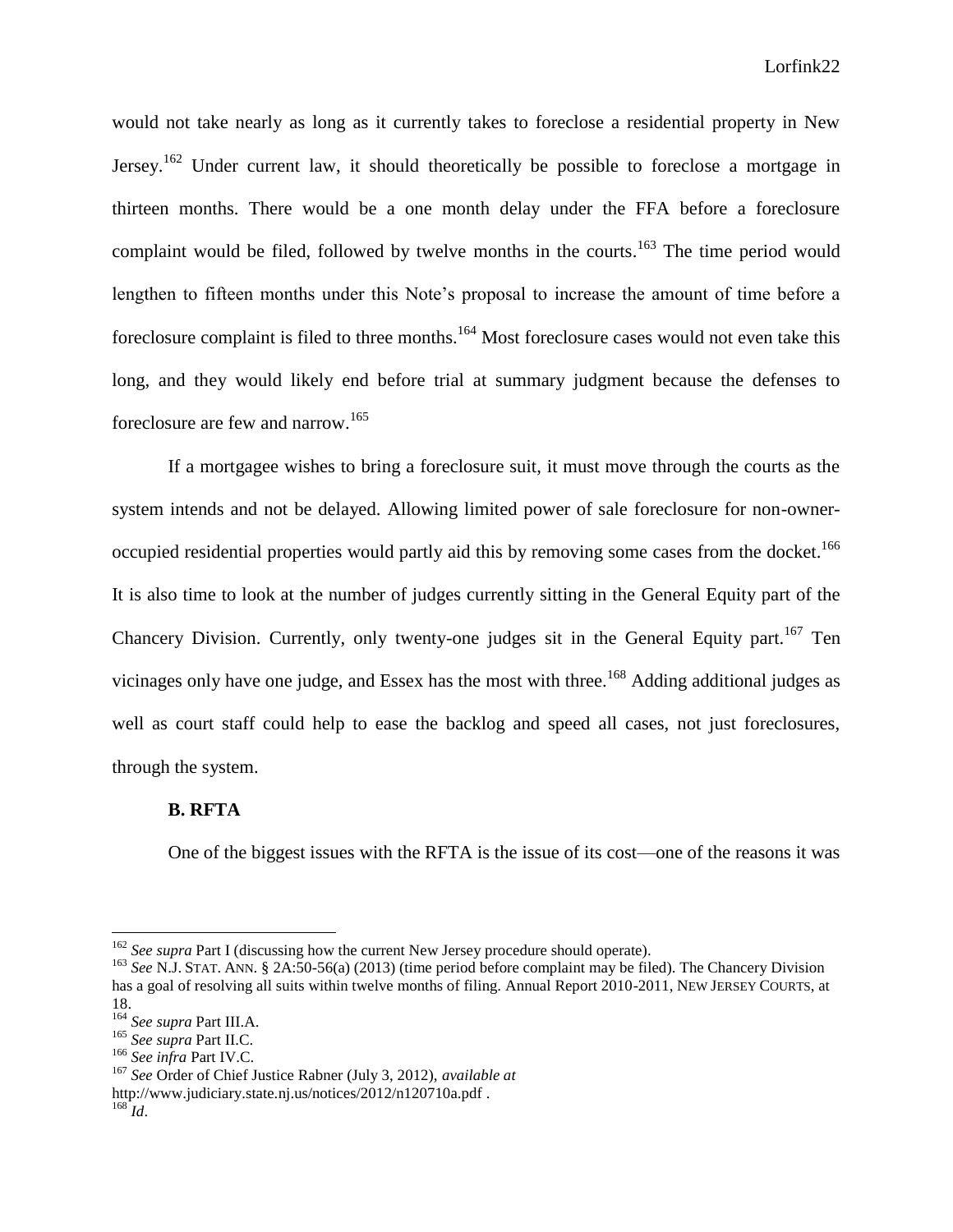vetoed by Governor Christie.<sup>169</sup> The original RFTA included bonding authority.<sup>170</sup> The Corporation was required to enter into a funding agreement with the New Jersey Housing and Mortgage Finance Agency to determine the amount of money to be raised with bonds.<sup>171</sup> The RFTA also created a Foreclosure to Affordable Housing Transformation Fund, to be funded by realty transfer fees.<sup>172</sup> The money would only be moved to the fund if the state collected in excess of \$75 million in a year in realty transfer fees.<sup>173</sup> This fee has only generated an average of \$43.3 million in fiscal years 2009-2011.<sup>174</sup> The Office of Legislative Services stated that it might be years before the state collects more than the \$75 million required to make the transfer.<sup>175</sup> Cost was a very serious issue with the original RFTA. The Office of Legislative Services was unable to determine what the cost would be to the state.<sup>176</sup>

The most recent version of the RFTA does not include bonding authority. The remaining financing options remain, including the realty transfer fee and the use of municipal affordable housing funds.<sup>177</sup> Municipalities are also permitted to purchase property to receive credit towards their obligations.<sup>178</sup> This funding plan is much better than the first RFTA. New Jersey is currently in a well-documented financial predicament, and borrowing more money via bonds

 $\overline{a}$ 

<sup>173</sup> *Id*.

<sup>169</sup> *See* Letter from Governor Chris Christie to Senate *available at*

http://www.njleg.state.nj.us/2012/Bills/S2000/1566\_V1.PDF.

 $170$  S. 1566 § 6(c).

<sup>171</sup> *Id*.

<sup>172</sup> *See* S. 1566 § 11.

<sup>&</sup>lt;sup>174</sup> OFFICE OF LEGISLATIVE SERVICES, LEGISLATIVE FISCAL ESTIMATE, SENATE, NO. 1566, Aug. 3, 2012, at 4, *available at* http://www.njleg.state.nj.us/2012/Bills/S2000/1566\_E3.PDF.

<sup>175</sup> *Id*.

 $^{176}$  *Id.* at 1.

<sup>&</sup>lt;sup>177</sup> As of June 5, 2012, New Jersey municipalities had \$252,198,588 deposited in the Affordable Housing Trust Fund. State OF NEW JERSEY, DEPARTMENT OF COMMUNITY AFFAIRS, AFFORDABLE HOUSING TRUST FUND MONITORING (June 5, 2012) *available at* http://www.nj.gov/dca/services/lps/hss/transinfo/reports/ahtfmuni.pdf. <sup>178</sup> For a discussion on how these obligations are set, *see* Kirah Addes, *The Fate of Affordable Housing in New Jersey: How Governor Christie's Proposed S-1 Legislation Threatens to Undo the New Jersey Supreme Court Decisions in* Mount Laurel I *and* Mount Laurel II, 36 SETON H. LEGIS. J. 82, 92-94 (2011). For further discussion on New Jersey's Fair Housing Act, *see* Julie M. Solinski, *Affordable Housing Law in New York, New Jersey, and* 

*Connecticut: Lessons for Other States*, J. OF AFFORDABLE HOUSING & COMMUNITY DEV. L., Fall 1998, at 52-59.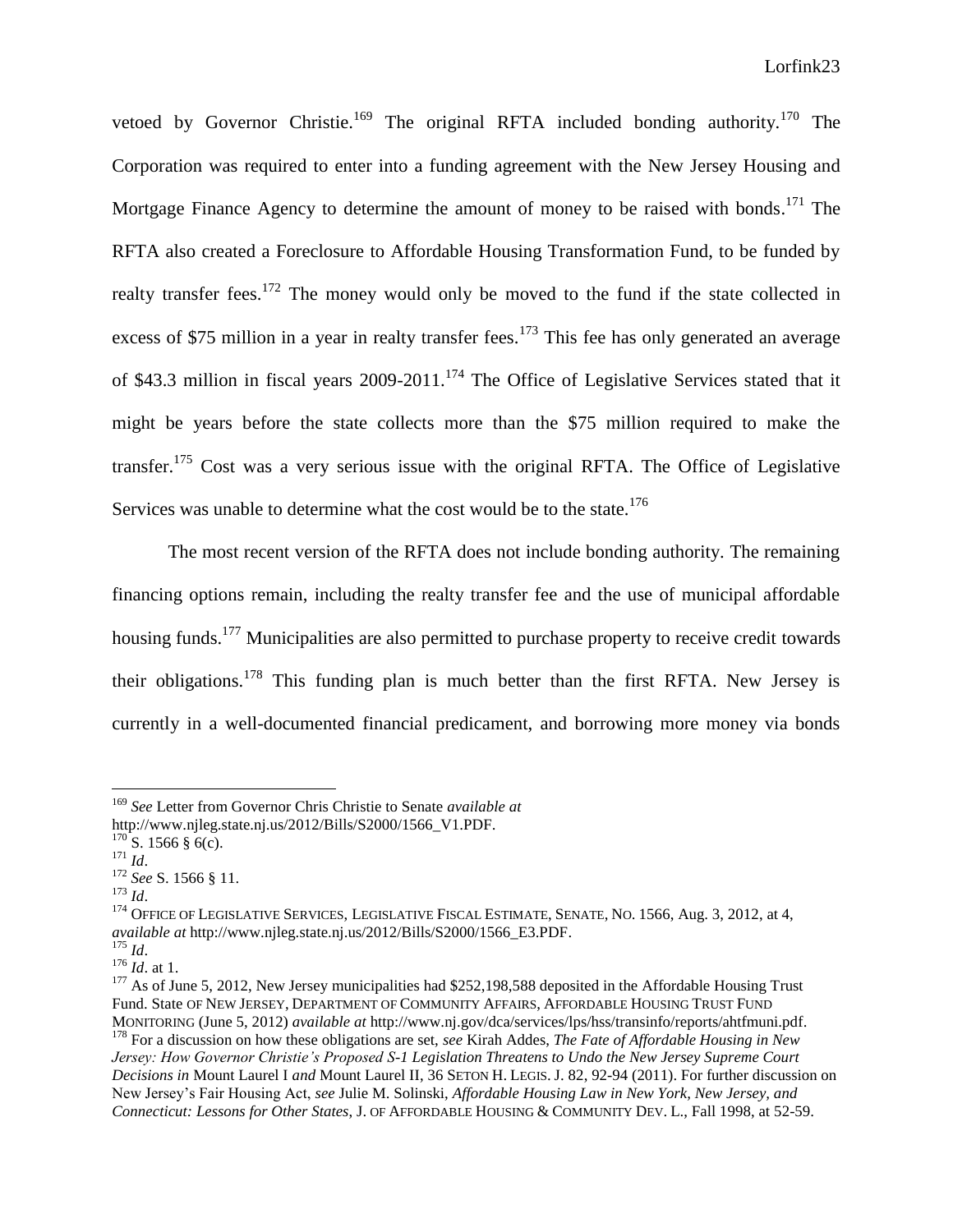would only make the situation worse.<sup>179</sup> The current RFTA proposal would not cost the state any money.<sup>180</sup> This legislation should be passed by the state legislature and signed by the Governor.

The most recent version of RFTA does not provide for the availability of the use of a summary action to foreclose on an abandoned residential property.<sup>181</sup> This proposal from the original RFTA should be added back in to the current proposal, and adopted into law. Allowing lenders to proceed in a summary manner would greatly quicken the foreclosure process for abandoned properties. This would be the quickest possible judicial foreclosure available.<sup>182</sup> The summary process would quickly get the property back into the lender's possession, and then it could be sold and put back into productive use. The state has an interest in putting abandoned housing back into use as quickly as possible, and the summary process can help to accomplish that.

There is also no reason for the Corporation to end operations and sunset in 2017, as there will always be an ongoing need for affordable housing.<sup>183</sup> New Jersey's problem of a lack of affordable housing likely will not just end; there will always be a need. Likewise, there will also always be foreclosures in good economic times as well as bad. As long as New Jersey both lacks affordable housing and has foreclosed property, there will be a use for the Corporation. The Legislature has not stated a reason for the 2017 end date, but it is likely they see that as a reasonable time for the state to recover from the housing crisis, and there will be no need after

<sup>179</sup> *See, e.g.*, Mary Williams Walsh, *New Jersey's Pension Plan Is Said to Still Be in Trouble*, N.Y. TIMES, Dec. 13, 2012, at A34 (discussing New Jersey's pension shortfall of \$26 billion).

<sup>&</sup>lt;sup>180</sup> See Kathleen Lynn, *Government*, THE RECORD (Hackensack), Oct. 7, 2012. ("it's been amended so that no state dollars would have to be used").

<sup>181</sup> *Compare* S. 1566 (contains summary procedure) *with* S. 2157 (no procedure).

<sup>182</sup> *See* N.J. CT. R. 4:67. In a summary proceeding the case would begin with a complaint presented to the court *ex parte*, and if the court is satisfied with the complaint, it will order the defendant to show cause why judgment should not be rendered for the relief sought by plaintiff*. Id*. 4:67-2(a). The court would then try the matter on the return date of the order to show cause, or on a day the court fixes. *Id*. 4:67-5. If the defendant defaults or there is no issue of genuine fact, a hearing may be dispensed with and the court may try the matter on the pleadings and render judgment thereon. *Id*.

<sup>183</sup> *See* S. 1566 § (4)(i); *supra* Part III.B.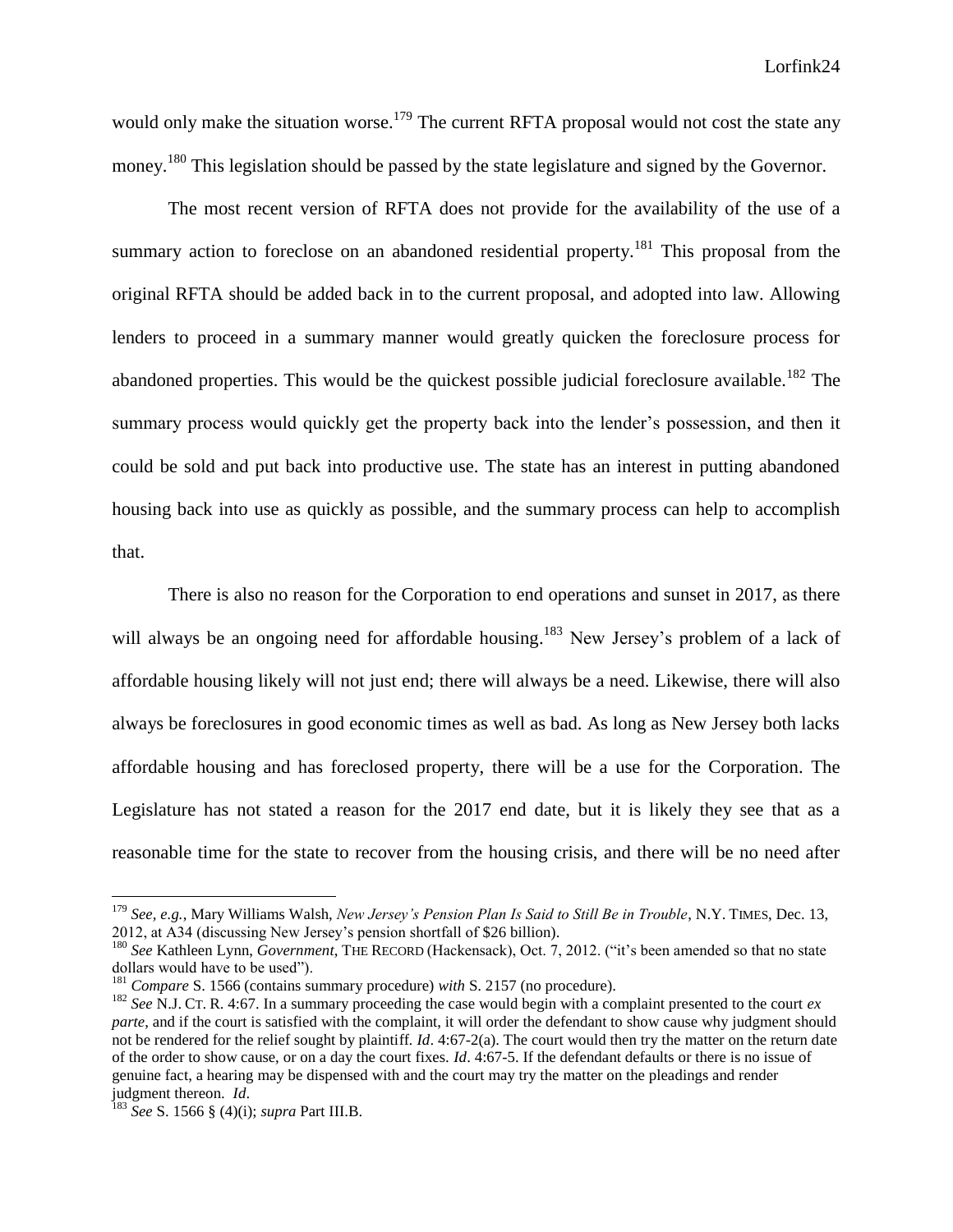that time. By the time the end date arrives, the Corporation may just start to begin to see serious financing come in from the realty transfer fee. And therefore as long as there are still foreclosures and a need for affordable housing, the Corporation should remain in existence.

With the state taking an active role in buying foreclosed properties for use as affordable housing, this act could help to stimulate the housing sector in New Jersey. There does appear to be some demand for foreclosed properties nationwide, but not in New Jersey. The lengthy process may be one factor getting in the way of this, and speeding up the process could bring in private investment looking for high yielding investments in this current environment of extremely low interest rates.<sup>184</sup> The buying of properties by the state and local municipalities could also help to stimulate the housing market. These purchases would increase demand for housing, which assuming the supply remains constant or increasing at a rate lower than demand increases, would increase the price of houses. $185$  This, in turn, would have many positive effects on New Jersey, specifically it would lead residents to feel wealthier as their house's value appreciates, leading to more consumer spending, which would in turn increase the state's property tax receipts and possibly employment levels.<sup>186</sup> It could also encourage borrowers who are currently underwater to remain in their home and continue to make their payments, thus preventing further foreclosures. Overall, it is critical to get foreclosed properties on the market as quickly as possible. The increased demand for these properties by investors to rent out will not last forever, and may disappear completely when interest rates rise in the future.<sup>187</sup> New Jersey

<sup>184</sup> *See* Whelan*, supra* note 6.

<sup>&</sup>lt;sup>185</sup> See generally JOHN MAYNARD KEYNES, THE GENERAL THEORY OF EMPLOYMENT, INTEREST, AND MONEY (Harcourt 1964 ) (discussing, *inter alia*, the laws of supply and demand).

<sup>&</sup>lt;sup>186</sup> *Id*. An increase in employment would not necessarily follow, as it is impossible these days for consumers to purchase goods made solely in-state. Any increase in employment likely would be spread not only across the U.S., but also worldwide.

<sup>187</sup> The Federal Reserve stated it will keep interest rates low until mid-2015. Susanna Kim, *Federal Reserve Expects to Keep Interest Rates Low Through Mid-2015*, ABC NEWS (Sept. 13, 2012) *available at* 

http://abcnews.go.com/Business/federal-reserve-interest-rates-low-mid-2015/story?id=17226149#.UGttuPmLuf8.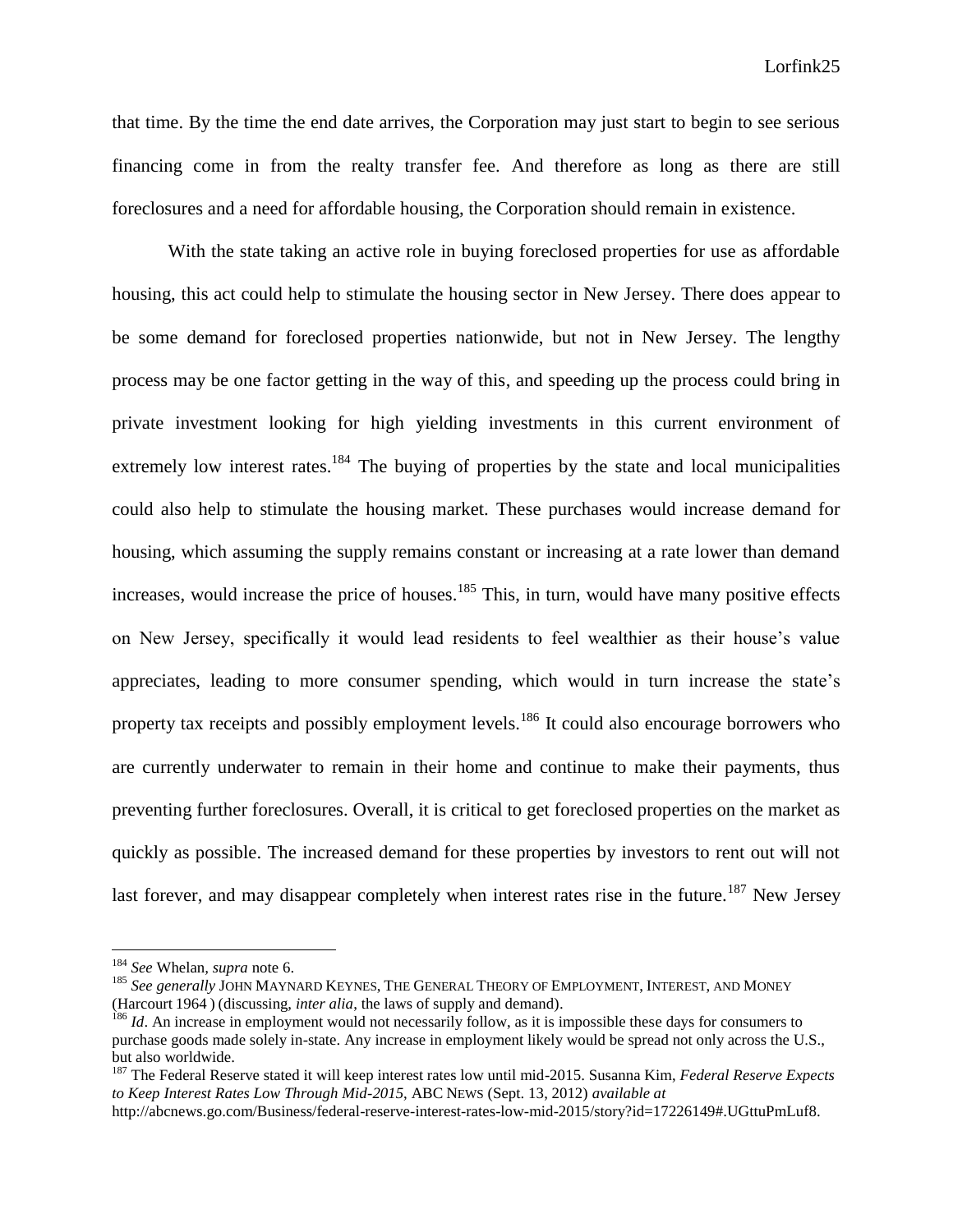risks being left behind on this opportunity.<sup>188</sup>

#### **C. Power of Sale**

The ULTA model is preferable to the Colorado statute, but the Colorado statute is likely the more realistic option for New Jersey at the moment. New Jersey has always been solely a judicial foreclosure state, and a complete abandonment of judicial participation in foreclosure of all non-owner occupied residential homes is likely further than the Legislature would want to go at this time. Allowing for some power of sale would be a step in the right direction. The Colorado model allows for some, but still limited judicial involvement. The system could operate similar to how it is right now. Instead of all foreclosure proceedings proceeding through the Office of Foreclosure, they could be sent to the newly created Office of the Public Trustee. The main difference would be when there is an adversarial proceeding. All that would be required of this proceeding would be the single hearing to determine if there was a reasonable probability that there was a default by the mortgagor.<sup>189</sup> Requests for this hearing could be made through the Office of Foreclosure, and absent a request, the Office could review the motion as it currently reviews uncontested foreclosure actions. The hearing would only be held in the appropriate vicinage if there were a timely request for the hearing filed by the mortgagor.

This proposal would accomplish two things. First, it would free up the court system. As of June 2011, there was a backlog of over 800 contested foreclosure cases in New Jersey Superior Court.<sup>190</sup> Removing some non-owner-occupied foreclosures from the regular track would help alleviate the burden on the court system by requiring only one hearing on a single

<sup>188</sup> *See* Gittelsohn & Gopal, *supra* note 2, at A6.

<sup>189</sup> *See* COLO. R. CIV. P. 120.

<sup>&</sup>lt;sup>190</sup> NEW JERSEY COURTS, ANNUAL REPORT 2010-2011, at 44. Numbers for 2012 are not yet available.